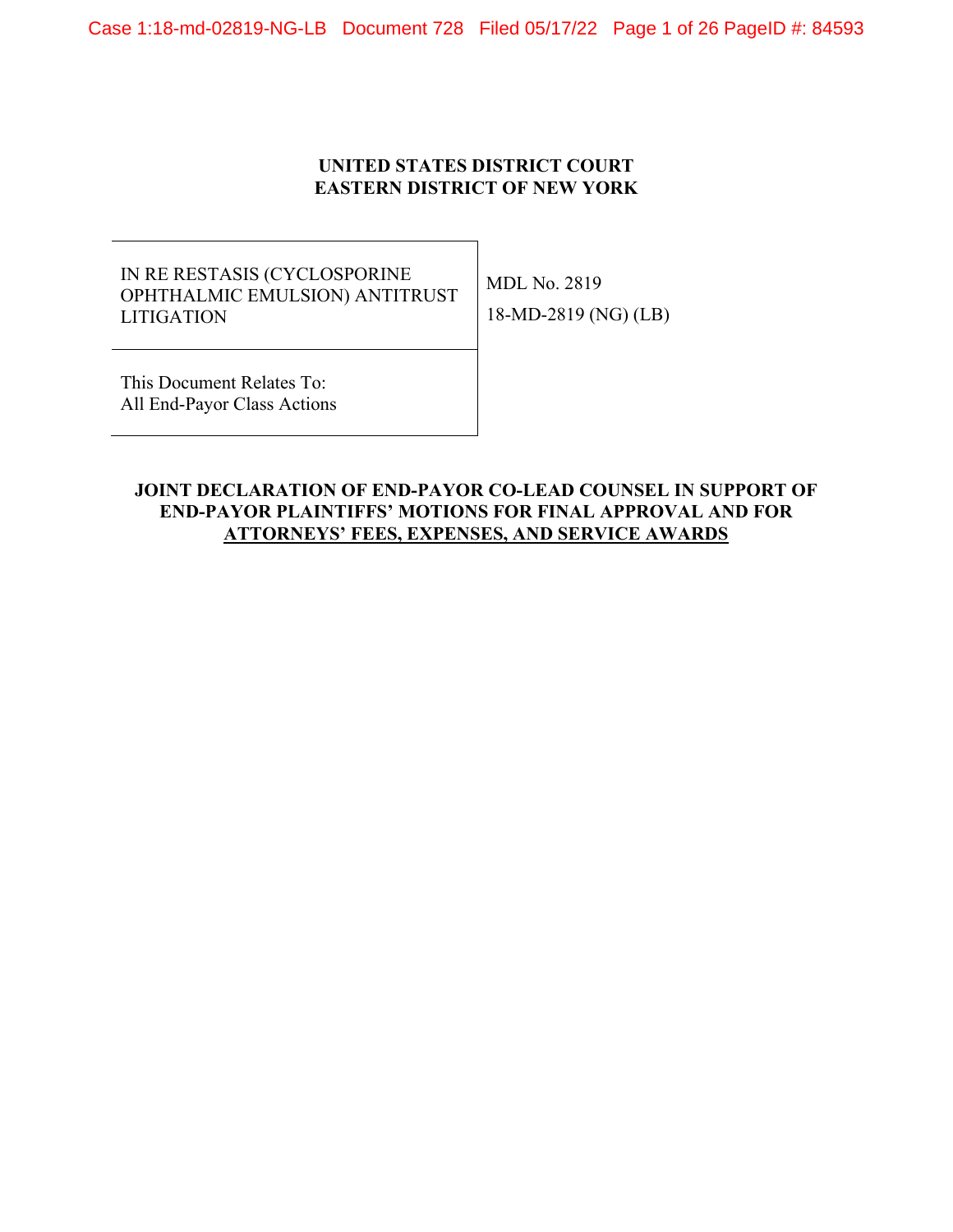# **TABLE OF CONTENTS**

# Page

| $\mathbf{I}$ . |                 |  |  |
|----------------|-----------------|--|--|
| II.            |                 |  |  |
|                | A.              |  |  |
|                | B.              |  |  |
|                | $\mathcal{C}$ . |  |  |
|                | D.              |  |  |
|                | E.              |  |  |
|                | F.              |  |  |
|                | G.              |  |  |
|                | H.              |  |  |
|                | I.              |  |  |
|                | J <sub>r</sub>  |  |  |
|                | K.              |  |  |
| III.           |                 |  |  |
| IV.            |                 |  |  |
|                | A.              |  |  |
|                | B.              |  |  |
|                | C.              |  |  |
| $V_{\cdot}$    |                 |  |  |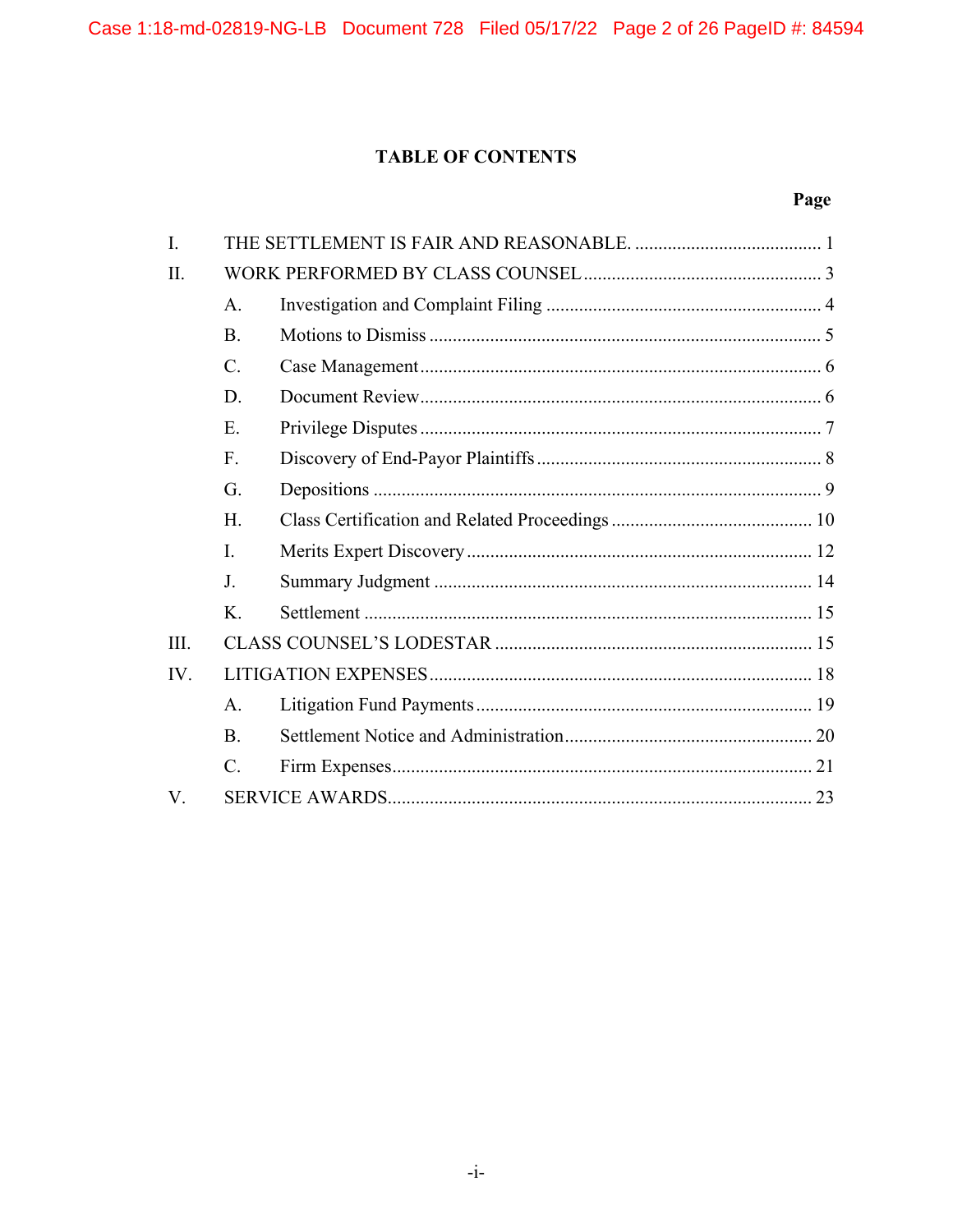Dena Sharp, Eric Fastiff, and Joseph Saveri hereby jointly declare as follows:

1. We serve as Co-Lead Counsel for the End-Payor Class in this matter. This declaration is submitted in support of both End-Payor Plaintiffs' Motion for Final Approval of Settlement, Approval of Plan of Allocation, and Order of Dismissal with Prejudice, and End-Payor Class Counsel's Motion for Attorneys' Fees, Expenses, and Service Awards. We have personal knowledge of the facts below and, if called upon to do so, could and would testify competently thereto.

#### **I. THE SETTLEMENT IS FAIR AND REASONABLE.**

2. Co-Lead Counsel Girard Sharp LLP, Lieff, Cabraser, Heimann & Bernstein LLP, and The Joseph Saveri Law Firm LLP are highly experienced in prosecuting end-payor pharmaceutical antitrust cases, and each firm has a track record of successfully litigating antitrust and other complex MDLs of all types. *See* ECF No. 18-2 (Memorandum of Law in Support of Motion to Appoint Counsel and Consolidate). They have served in leadership positions and successfully prosecuted other pharmaceutical end-payor actions. For example, Lieff Cabraser and The Joseph Saveri Law Firm served as co-lead counsel in *In re Cipro I and II Cases*, which—after appeals to the California Supreme Court—resulted in a settlement exceeding \$350 million. Girard Sharp served as co-lead counsel, and The Joseph Saveri Law Firm as liaison counsel, in *In re Lidoderm Antitrust Litigation*, which settled for \$104.75 million dollars and at the time was the largest settlement in federal court on behalf of a pharmaceutical end-payor class.

3. Co-Lead Counsel are qualified to evaluate the benefits of settling this case as opposed to proceeding to trial. They have litigated this case for over four years. Through their experience in this matter, in similar pharmaceutical antitrust litigation, in other antitrust actions,

-1-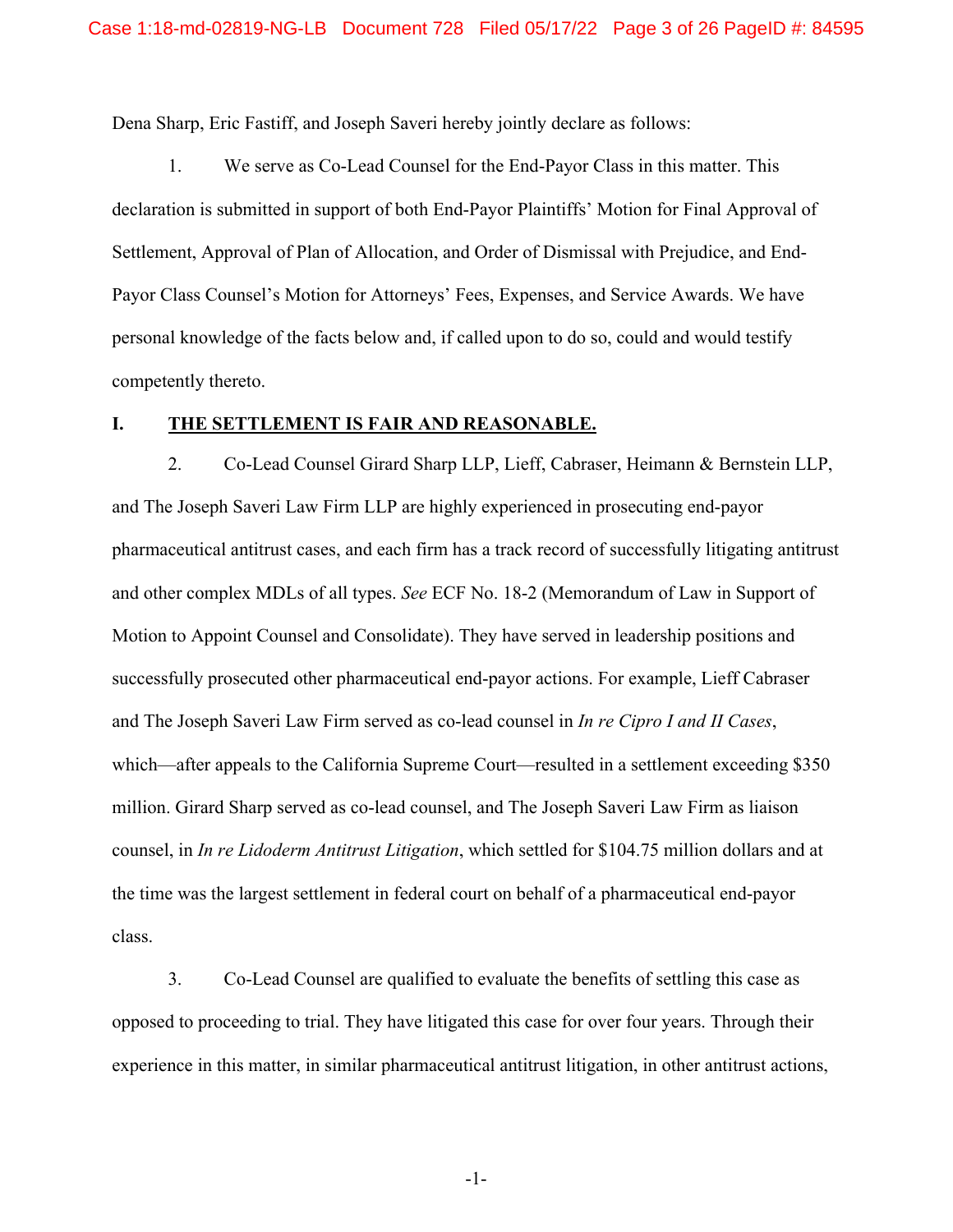and in class actions generally, Co-Lead Counsel are thoroughly familiar with the relative risks and rewards of settlement in relation to trial.

4. Co-Lead Counsel believe the settlement is fair, reasonable, and adequate. Other end-payor pharmaceutical antitrust class actions have settled for significantly less than \$30 million. *E.g. In re: Prograf Antitrust Litigation*, Case No. 1:11-md-02242, Order Granting Final Approval of EPP Settlement, ECF No. 712 (D. Mass.) (\$13.3 million); *In re: Skelaxin (Metaxalone) Antitrust Litigation*, Case No. 1:12-md-02343, Order Granting Final Approval of EPP Settlement, ECF No. 950 (E.D. Tenn.) (\$11 million); *In re DDAVP Antitrust Litigation*, Case No. 05–cv-02237, Order Granting Final Approval of EPP Settlement, ECF No. 178 (S.D.N.Y.) (\$4.75 million).

5. Aside from providing substantial relief, the settlement will allow the End-Payor Class to avoid the substantial risks that proceeding through trial to verdict would have posed. In addition to establishing that Allergan committed fraud on the Patent Office, filed sham citizen petitions with the FDA, and held a monopoly in the market for Restasis, EPPs would have had to convince the jury that Allergan's conduct caused a delay in the market entry of generic versions of Restasis and led to EPP overcharges. At the time of settlement (before any generics had been approved) Allergan was prepared to argue to the jury that its conduct had no effect on the market for Restasis because none of its would-be generic competitors had obtained FDA approval, though their abbreviated new drug applications (ANDAs) had been pending for years. As such, Allergan would have told the jury that it was the generic manufacturers' inability to obtain FDA approval, and not Allergan's conduct, that delayed the entry of generic Restasis. Similar issues were fatal in the *Nexium* pay-for-delay case, where the jury returned a verdict for the defense based on causation issues. *See In re: Nexium (Esomeprazole) Antitrust Litig.*, No. 1:12-md-

-2-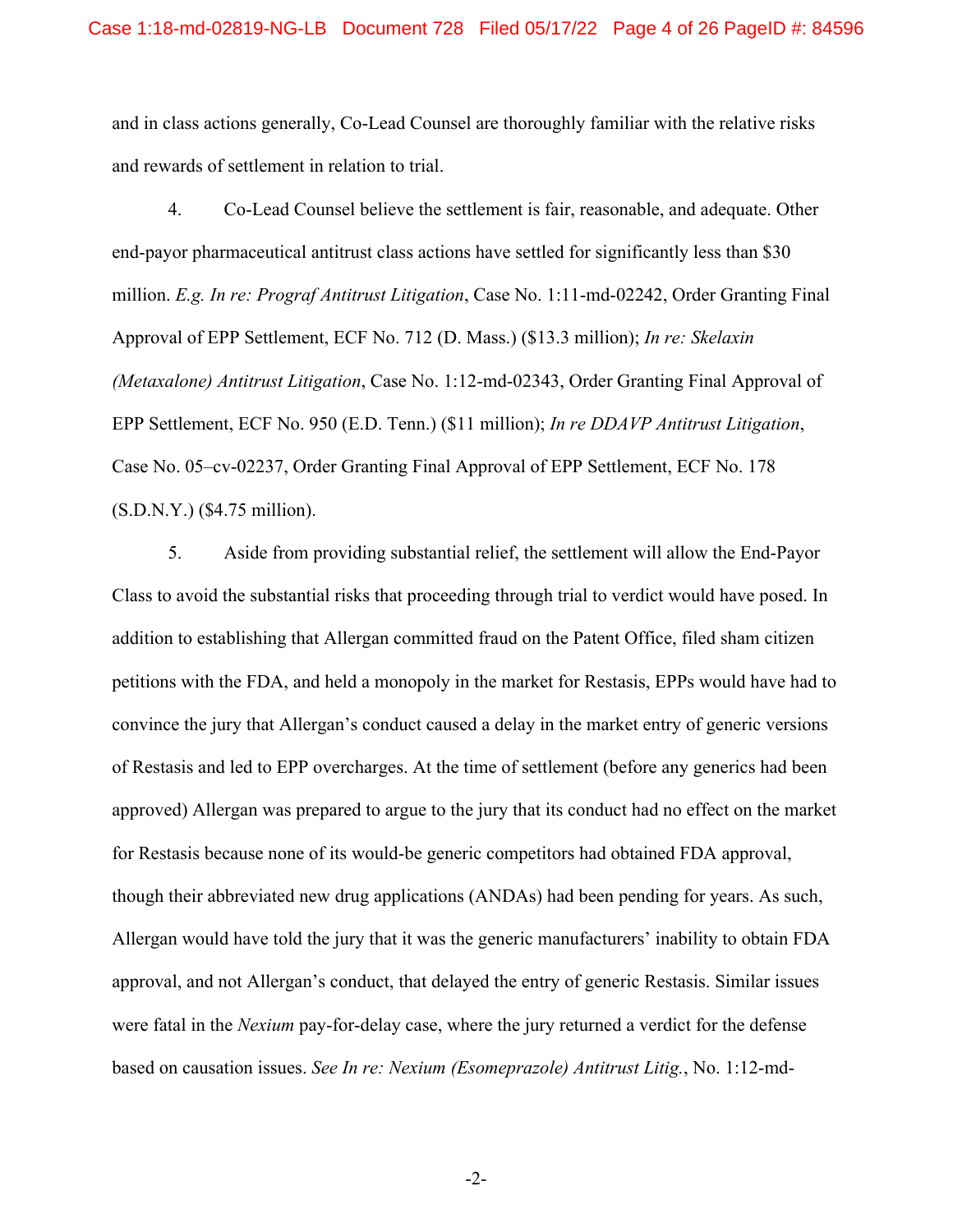02409-WGY, ECF No. 1383 (D. Mass. Dec. 5, 2014) (verdict form). And even if EPPs won at trial, Allergan signaled its intention to appeal any adverse verdict (and class certification and any summary judgment and *Daubert* motions it lost). The risks of continued litigation thus counsel for settlement.

6. The reaction of the Class to the Settlement has also been favorable. The May 3, 2022, deadline for Class Members to exclude themselves from the Class has passed, and only five exclusions requests have been received from the following third-party payor Class Members: Accusoft; Central Painting & Sandblasting, Inc.; Donegal Insurance Group; Citation Oil & Gas Corp.; and U.S. Bancorp. Ex. 1 (Declaration of Eric Miller), ¶ 4. No natural persons have opted out of the Class.

7. Given the size of the recovery and potential for an unfavorable trial or a reversal on appeal, Co-Lead Counsel respectfully submit that the settlements are fair, reasonable, and adequate.

#### **II. WORK PERFORMED BY CLASS COUNSEL**

8. From the inception of the litigation through completion of summary judgment briefing more than three years later, counsel for the end-payors actively litigated this case against two large defense firms. Over the course of the case, class counsel briefed, argued, and obtained rulings denying Allergan's motions to dismiss and granting EPPs' motion to class certification, the latter after a two-day evidentiary hearing and another day of oral argument. Class counsel also pursued discovery of Allergan, responded to Allergan's discovery of the EPP class representatives, reviewed the millions of pages of documents produced by Allergan and its generic competitors, deposed Allergan's fact and expert witnesses, retained and assisted experts, prevailed on key discovery disputes, moved for summary judgment and opposed Allergan's related motions, and appeared at multiple mediation sessions.

-3-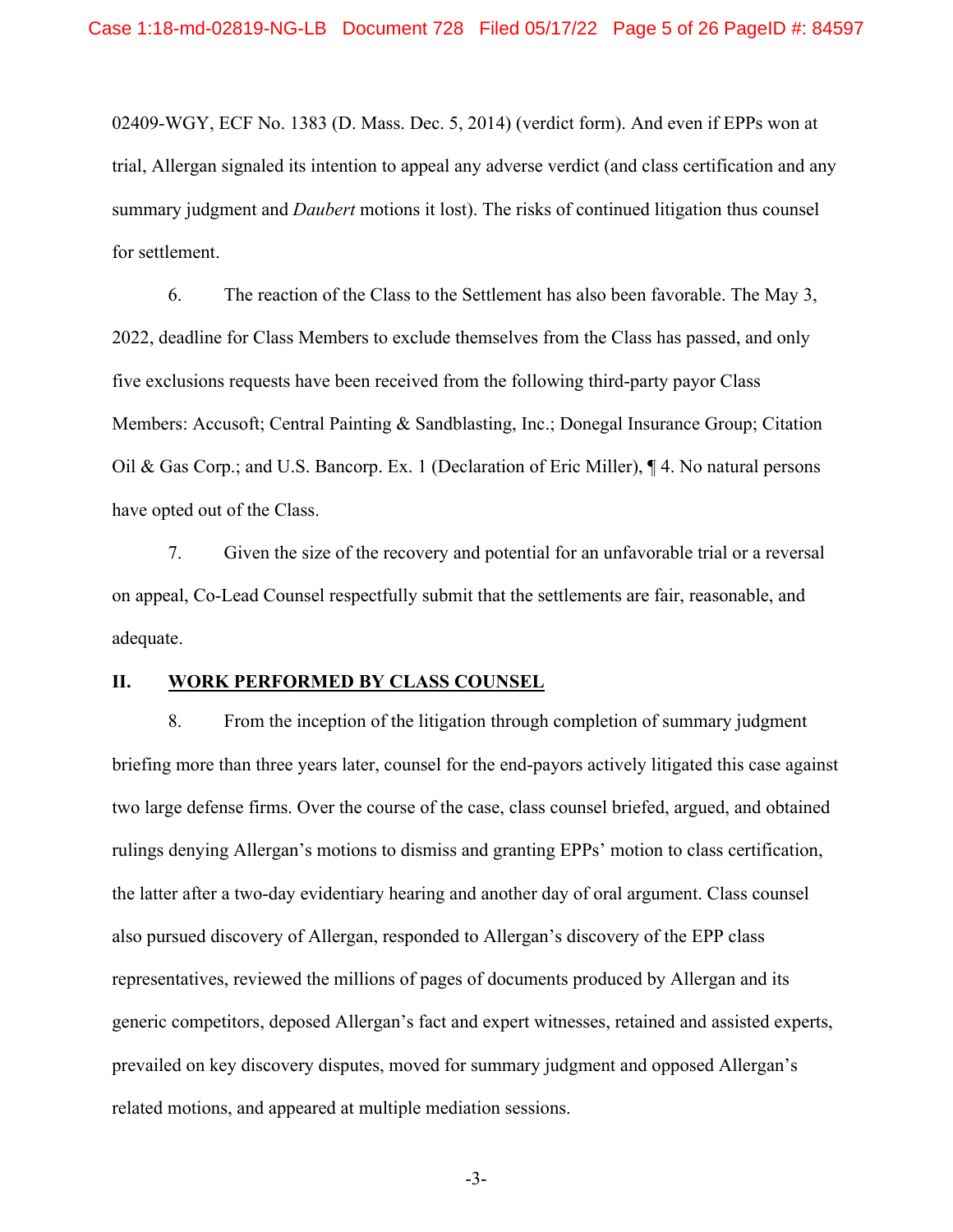9. As explained in further detail below, each phase of the litigation required significant expertise and expenditure of class counsel's substantial time and resources.

#### **A. Investigation and Complaint Filing**

10. On November 15, 2017, American Federation of State, County and Municipal Employees District Council 37 Health & Security Plan (DC 37) filed the first Restasis antitrust action against Allergan. *American Federation of State, County and Municipal Employees District Council 37 Health & Security Plan v. Allergan, Inc.*, No. 1:17-cv-06684-NG-LB (E.D.N.Y.). Prior to filing, DC 37's counsel researched and investigated the factual and legal issues in the litigation, including the voluminous patent histories and patent litigation records. EPPs and DPPs filed additional complaints in this and in other districts across the country.

11. On January 31, 2018, the Judicial Panel on Multidistrict Litigation centralized all pending Restasis actions before this Court. ECF No. 1. On April 4, 2018, the Court resolved the contested Rule 23(g) motion and appointed as End-Payor Interim Co-Lead Counsel: Eric B. Fastiff of Lieff, Cabraser, Heimann & Bernstein, LLP; Dena C. Sharp of Girard Sharp LLP; and Joseph R. Saveri of the Joseph Saveri Law Firm, LLP. ECF No. 51.<sup>1</sup> The Court also appointed Dan Drachler, then of Zwerling, Schachter & Zwerling, LLP, as End-Payor Interim Liaison Counsel. *Id.* The Court appointed Renae D. Steiner of Heins Mills & Olson, P.L.C. and Ellen Meriwether of Cafferty Clobes Meriwether & Sprengel LLP, to the End-Payor Executive Committee. *Id.*

12. Following transfer of all pending Restasis actions to this Court, the Court separately consolidated the end-payor actions and the direct purchaser actions. EPPs filed a consolidated amended complaint (CAC) on April 4, 2018. ECF No. 53. Before filing the CAC,

<sup>&</sup>lt;sup>1</sup> At the time, Girard Sharp LLP was named Girard Gibbs LLP, and the Joseph Saveri Law Firm, LLP, was named the Joseph Saveri Law Firm, Inc.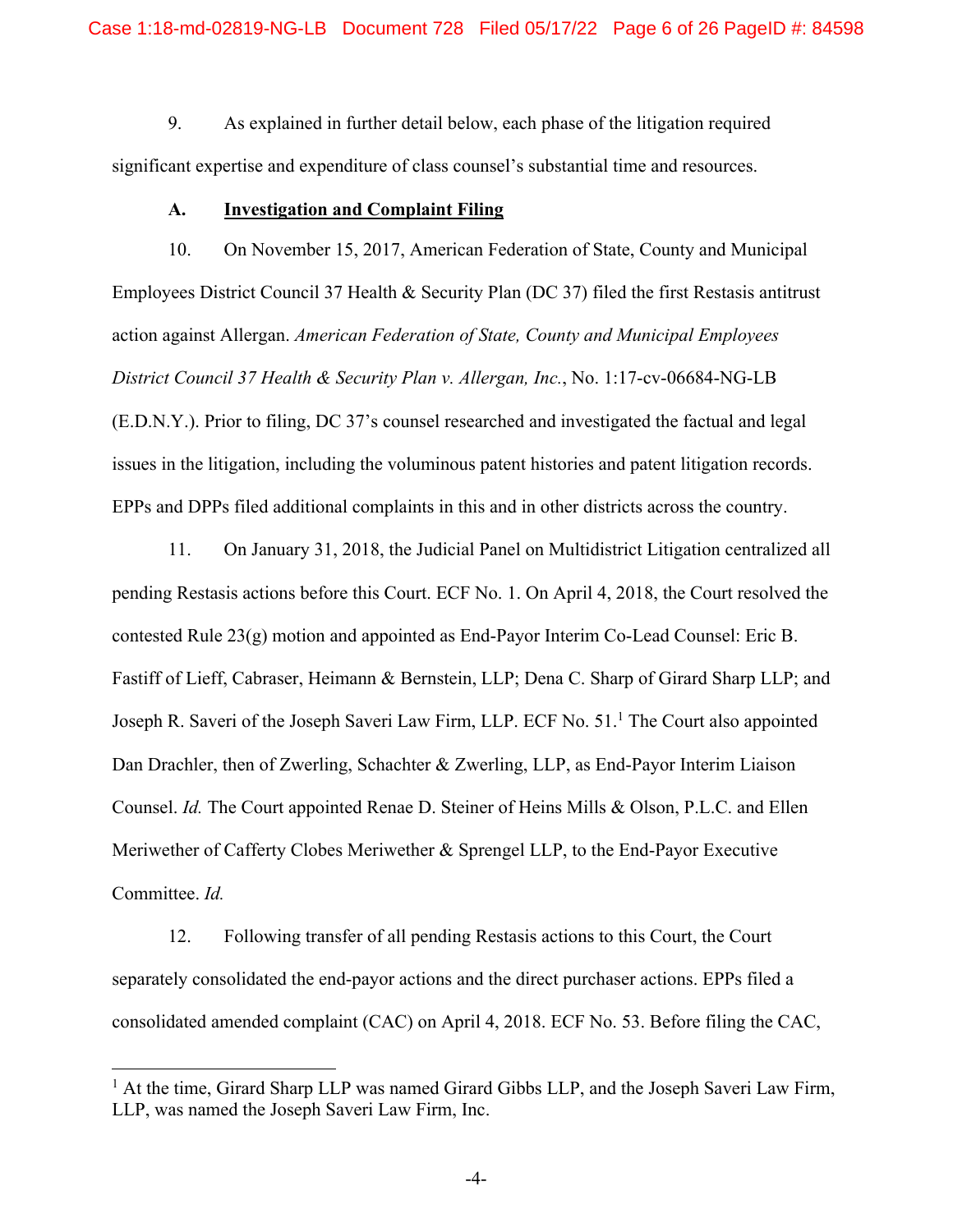class counsel further investigated EPPs' claims, including each of the state laws claims asserted by the plaintiffs named in the CAC.

#### **B. Motions to Dismiss**

13. Allergan moved to dismiss the CAC. ECF Nos. 111, 114. Allergan argued that the CAC did not adequately allege that Allergan's conduct delayed generic competition or that Allergan's citizen petitions were anticompetitive shams. EPPs collaborated with the DPPs to oppose these arguments and prepare for oral argument. Allergan separately argued that certain of EPPs' state-law claims failed as a matter of law, which EPPs alone briefed and argued.

14. On September 18, 2018, the Court denied Allergan's motion to dismiss, and on November 13, 2018, the Court largely upheld the EPPs' state law claims that Allergan had challenged. ECF Nos. 146, 176. On December 20, 2018, EPPs filed a Corrected First Amended Consolidated Class Action Complaint. ECF No. 210. Allergan filed an additional motion to dismiss that continued to challenge certain of EPPs' state law claims, which was resolved by agreement after further briefing and argument. ECF Nos. 226, 257.

15. The parties began initial discovery while Allergan's initial motion to dismiss was pending. In April 2018 Allergan produced (a) materials exchanged between the parties and/or filed with the Court in *Allergan, Inc. v. Teva Pharmaceuticals USA, et al.*, No. 2:15-cv-1455- WCB (E.D. Tex.), including pleadings, documents produced, other discovery materials, and expert reports; (b) deposition and trial transcripts from that case; and (c) the documents produced to the U.S. Senate in response to a November 7, 2017 demand. *See* ECF No. 13. DPPs and EPPs collaborated to review, index, and analyze these initial productions.

16. EPPs and DPPs also negotiated numerous pretrial stipulations with Allergan: a Stipulated Confidentiality Order, ECF No. 68; a Stipulated Expert Discovery Protocol, ECF No. 69; a Stipulated Privilege Protocol, ECF No. 78; and an ESI Protocol, which was largely

-5-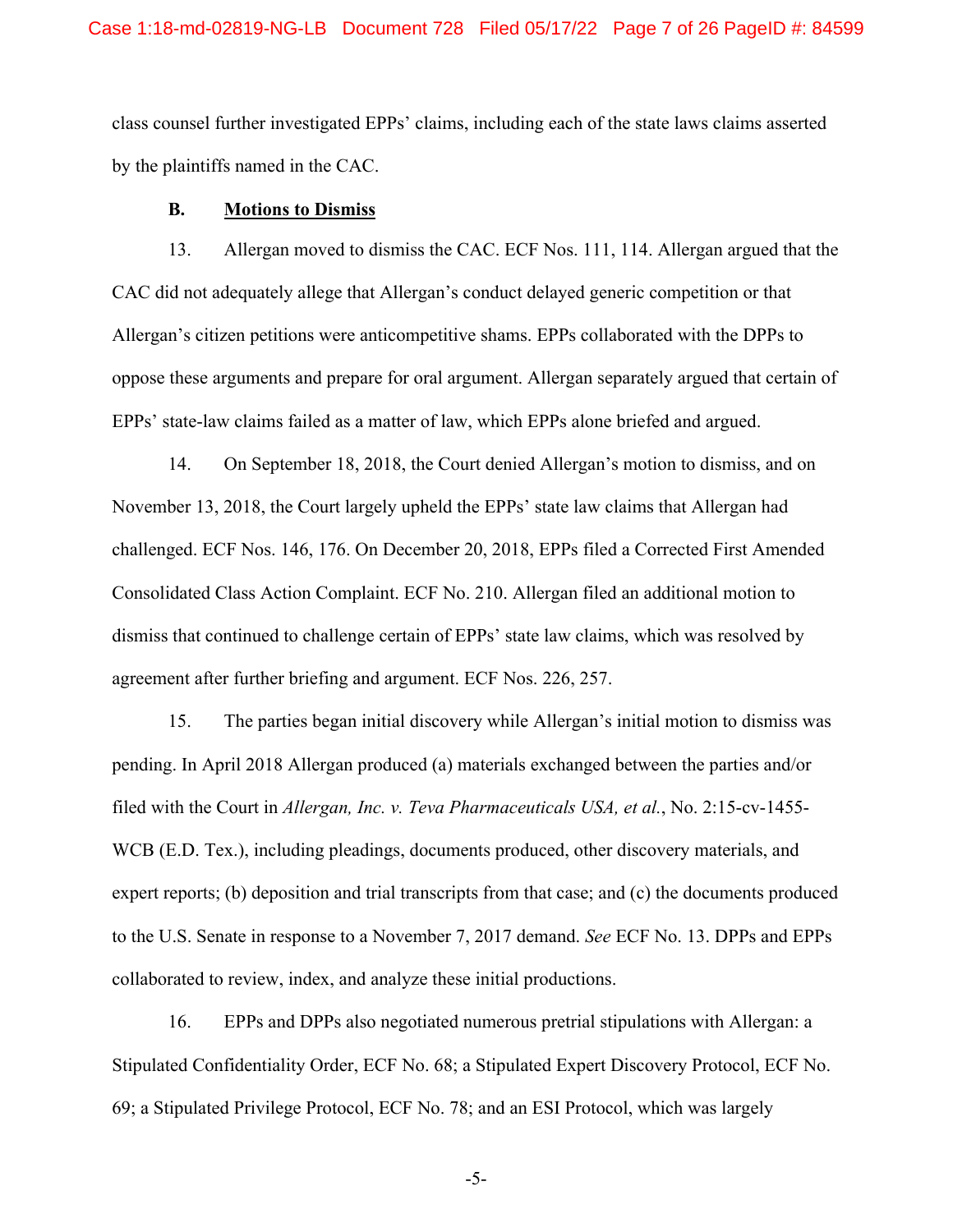stipulated save for two disputes that the parties briefed and the Court resolved in Plaintiffs' favor. *See* ECF Nos. 103, 108.

### **C. Case Management**

17. Over the course of the litigation, the Court held twelve status conferences or hearings involving EPPs. At the conferences, the parties discussed the overall conduct of the litigation, the progress of discovery, the case schedule, and any pending disputes. Before each conference the parties jointly submitted case management conferences statements. EPPs frequently took the lead in preparing, finalizing, and filing the statements.

18. In addition to the negotiated priority document requests, EPPs and DPPs collectively served three sets of interrogatories on Allergan and five sets of requests for production of documents.

19. Plaintiffs jointly met and conferred with Allergan concerning Allergan's responses to Plaintiffs' discovery requests. In particular, EPPs, in collaboration with DPPs, negotiated search terms and custodians. Negotiations were extensive, resulting in a set of letters to the Court on July 19, 2018, and a motion to compel in September 2018. ECF Nos. 118-122, 145. EPPs took the lead in arguing both issues.

### **D. Document Review**

20. All told, Allergan produced nearly 690,000 documents, totaling over 7 million pages. Subpoenaed non-parties produced more than 10,000 additional documents, totaling over 130,000 pages.

21. DPPs and EPPs reviewed the documents in teams divided by subject area. Each team developed work product tailored to its assignment. For example, the Patent Team drafted an extensive white paper detailing the history of all patents ostensibly protecting Restasis since the drug's approval. The Economics Team reviewed and analyzed generic entry forecasts from

-6-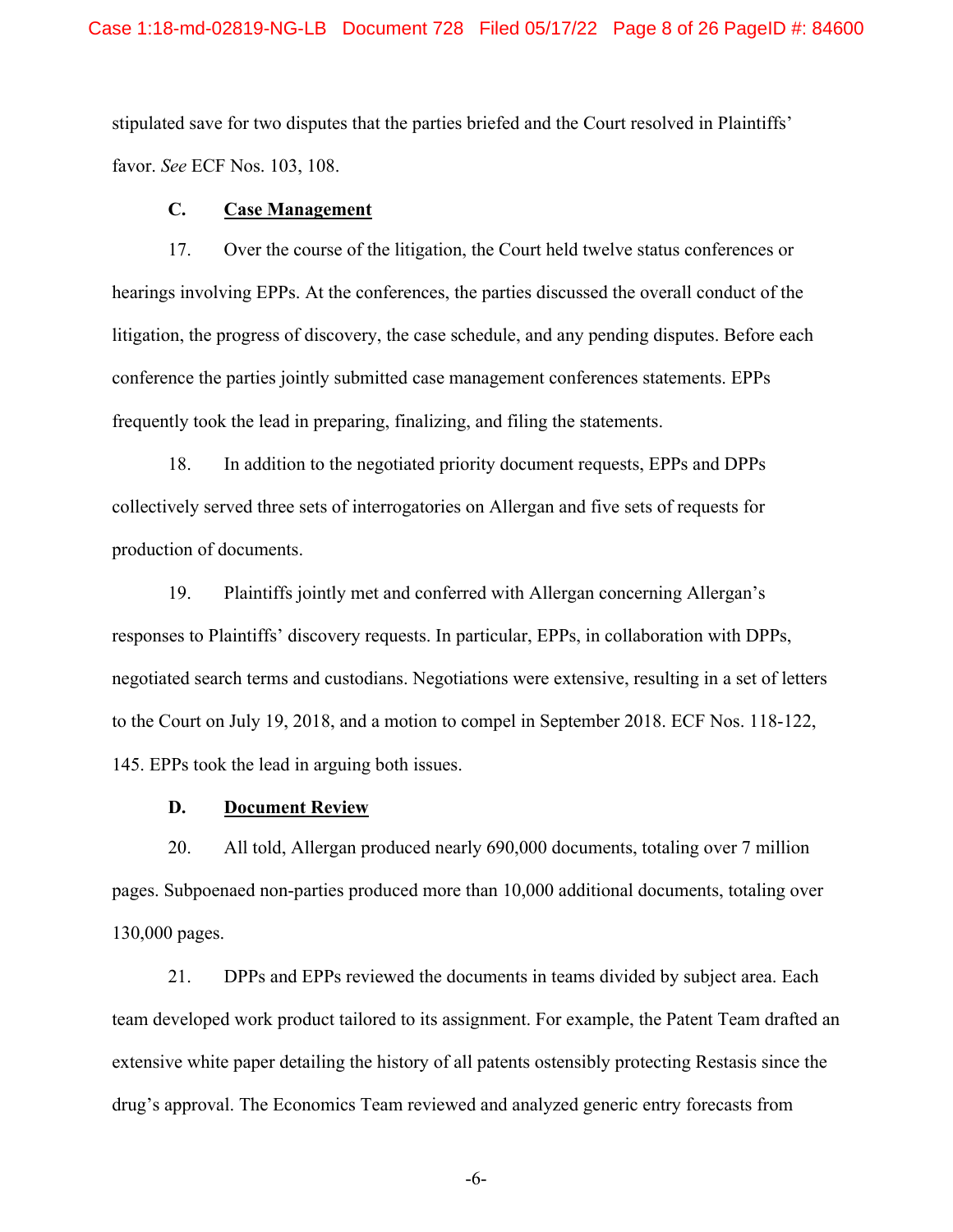Allergan and the generic manufacturers and worked with experts to identify the most suitable benchmarks for projecting generic Restasis sales and price. In all, DPPs and EPPs collaborated on eight different subject-matter teams focused on a central aspect of the case.

22. Once prospective deponents were identified, reviewers assembled "deposition kits" that provided background on each person, their involvement in the case, and key documents. Co-Lead Counsel worked directly with the reviewers to refine the kits, prepare for depositions, and strategize about deposition objectives.

23. Co-Lead Counsel closely monitored the document review, tracking the progress of each reviewer to ensure that the time billed by the reviewers was commensurate with the number and type of documents being reviewed.

24. DPPs and EPPs had weekly calls coordinating the teams' review and analyses, the progress of discovery negotiations, and other case management issues. When there were few or no open issues to discuss, the scheduled weekly calls were canceled.

#### **E. Privilege Disputes**

25. Allergan's in-house counsel were key actors in the conduct giving rise to plaintiffs' claims, in that it was Allergan's in-house counsel who submitted the patent applications that EPPs alleged were fraudulent and signed the citizen petitions that EPPs alleged were anticompetitive shams. Allergan also retained a variety of outside counsel and consultants to assist with issues related to the conduct alleged in the litigation. As a result, Allergan's privilege logs included tens of thousands of entries that required review and discovery spawned a large number of complex privilege disputes.

26. Plaintiffs challenged Allergan's privilege claims in at least five separate letters, motions, and filings. ECF Nos. 188, 243, 247, 285, 470. EPPs coordinated with DPPs to brief these issues, and EPPs generally took the lead at argument. One of the disputes concerned

-7-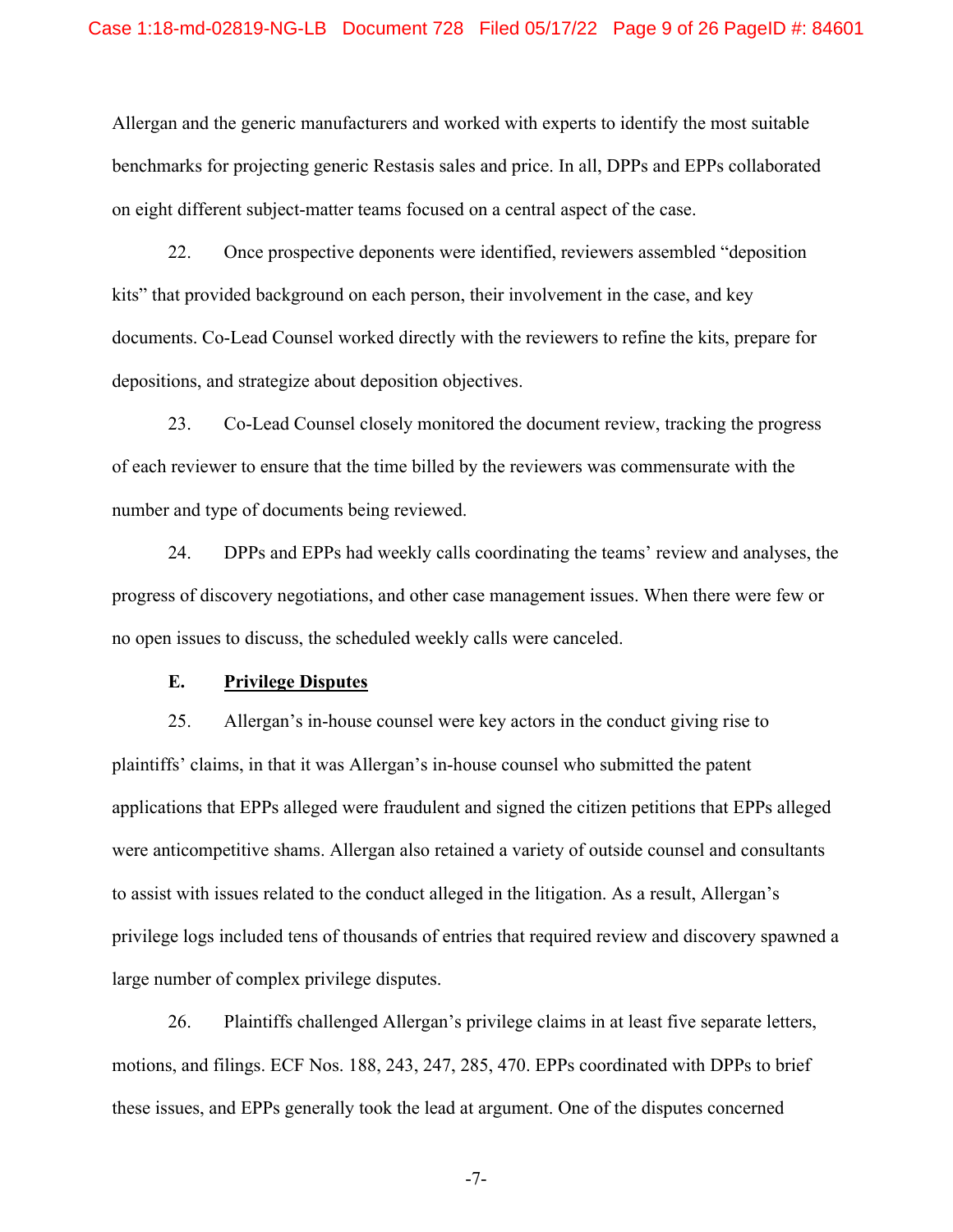whether Allergan had waived privilege as to documents shared with certain of its consultants the Court held that it had. ECF No. 224. Another concerned whether Allergan's communications with the St. Regis Mohawk Tribe, before Allergan transferred patents to the Tribe, were covered by the common interest privilege—the Court held that they were not. ECF No. 541. Privilege issues continued to arise all the way through summary judgment. *See, e.g.*, ECF No. 586 (arguing that Allergan was precluded from asserting a defense due to its privilege assertions). EPPs, along with DPPs, sent a series of letters to Allergan challenging privilege claims as to specific documents and categories of documents, which Allergan responded to by withdrawing many of its privilege claims. Plaintiffs' efforts and persistence ultimately uncovered a systemic failure on the part of Allergan to appropriately review documents for privilege, which resulted in Allergan re-reviewing approximately 18,000 documents. The parties engaged in the timeintensive process of preparing a detailed "redfern" chart setting forth their positions concerning a sample of the re-reviewed documents.

#### **F. Discovery of End-Payor Plaintiffs**

27. Allergan served on EPPs extensive document requests and interrogatories. Allergan later served multiple sets of additional interrogatories and document requests. Co-Lead Counsel researched Second Circuit law applicable to a number of issues, including the production of attorney retention agreements and documents related to drugs other than Restasis that Allergan claimed were in the same relevant market. Class counsel conferred with their clients regarding Allergan's requests, and EPPs served their responses and objections to interrogatories and requests for production. Class counsel also collected documents from their clients, reviewed them for responsiveness and privilege, and facilitated their production.

28. Co-Lead Counsel and certain Executive Committee counsel took the lead in negotiating the scope of Allergan's document requests and prepared numerous letters to Allergan

-8-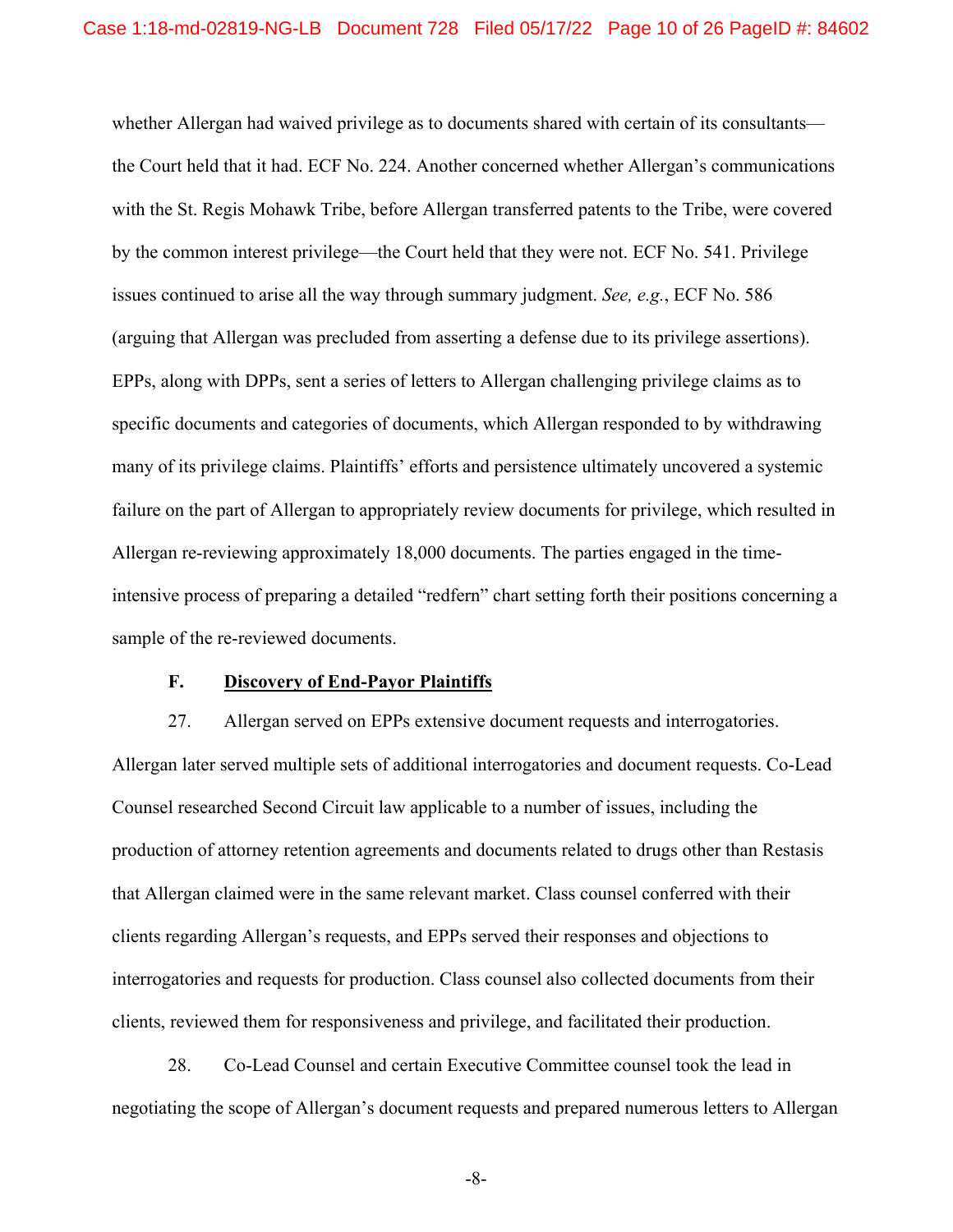regarding EPPs' objections to the requests. While the parties were able to resolve most of their disputes by meeting and conferring, Allergan filed two motions to compel. ECF No. 144, 191. Allergan sought discovery into EPPs' premiums and employer contributions, which the Court denied. ECF No. 157. Allergan also sought contracts from 1199 SEIU, which the Court ultimately found moot based on agreement of the parties.

29. Allergan also served Rule 30(b)(6) deposition notices on each of the class representatives. Co-Lead Counsel worked with members of the Executive Committee to prepare clients for depositions. Depositions of the EPPs took throughout the first half of 2019. With the assistance of Co-Lead Counsel, class counsel prepared and defended the depositions of each of the class representatives.

30. Allergan also served lengthy contention interrogatories. EPP coordinated with DPPs to marshal the most compelling evidence—including testimony from Allergan's fact witnesses—to include in their responses. On August 14, 2019, EPPs and DPPs served a 47-page response.

#### **G. Depositions**

31. Plaintiffs also served Rule 30(b)(1) and 30(b)(6) deposition notices on Allergan and its corporate officers. Plaintiffs ultimately deposed 22 fact witnesses, including 12 current and former employees of Allergan, 2 consultants, and 8 witnesses from generic companies.

32. EPPs and DPPs collaborated to prepare outlines and identify documents to be used during the depositions. Doing so required reviewing documents flagged as highly relevant that related to the deponents, and reviewing the deponents' custodial files. EPPs took the lead in questioning for certain depositions, including David Pyott, Damon Burrows, Wayne Talton, Frederik Defesche, and Sasank Kunadharaju. DPPs and EPPs divided the questioning for other witnesses, including Aziz Mottiwala, David LeCause, and Dwight Moxie. In instances where

-9-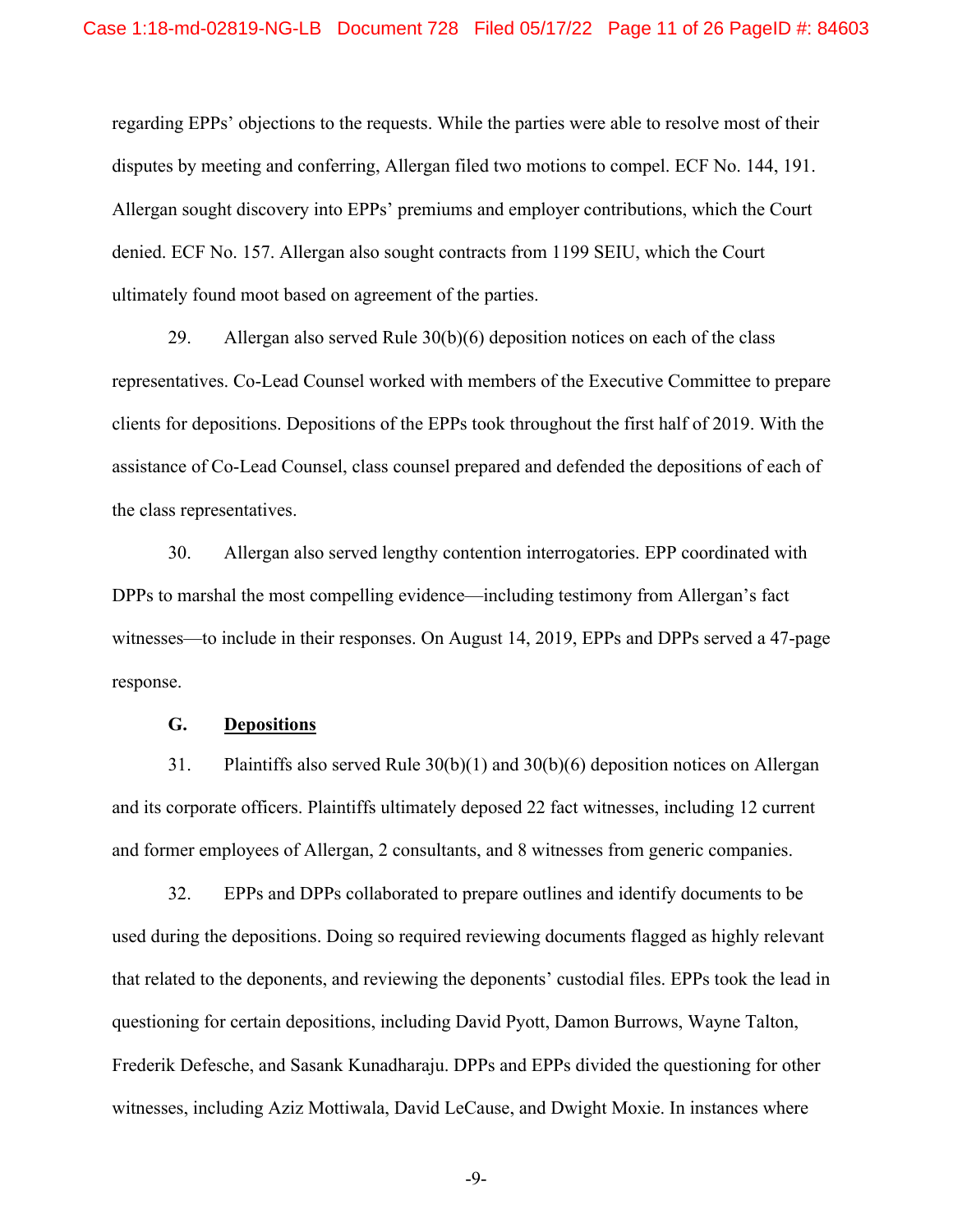DPPs led the deposition examination, EPPs were also present to assist the questioner, ask followup questions (for example, in the depositions of Laura Wine and Sesha Neervannan), and ensure that all critical issues were covered.

33. EPPs assigned lawyers to deponents based on the lawyer's experience and familiarity with the issues the witness was expected to testify about. All of the fact depositions taken by the EPPs were taken by Co-Lead Counsel or members of their firms, as EPP counsel anticipated that the deposition video was likely to be used at trial in lieu of live testimony for most witnesses, and Co-Lead Counsel intended to serve as lead trial counsel for the End-Payor Class. As a result of Plaintiffs' careful preparation, the depositions yielded statements and admissions that would have played a significant role in Plaintiffs' case-in-chief at trial.

#### **H. Class Certification and Related Proceedings**

34. EPPs filed their opening motion to certify the End-Payor Class in April 2019. ECF No. 396. In support of their motion for class certification, EPPs submitted reports from Dr. Richard G. Frank and Laura Craft, experts in economics and the pharmaceutical industry, respectively. Dr. Frank created a model showing that EPPs suffered injury and were damaged on a classwide basis. Ms. Craft opined that the class was ascertainable.

35. Preparing the motion for class certification was a significant undertaking, particularly because Allergan was poised to argue that recent appellate court decisions—most prominently the First Circuit's decision in *In re Asacol Antitrust Litig.*, 907 F.3d 42 (1st Cir. 2018)—precluded certification. Anticipating those arguments, EPPs worked diligently to create the detailed factual record to support their assertions of classwide injury, and worked with Dr. Frank and Ms. Craft to help them prepare their reports.

36. Allergan opposed class certification, arguing that EPPs had not met their burden under Rule 23(b)(3). ECF No. 399. Allergan deposed Dr. Frank and Ms. Craft and submitted

-10-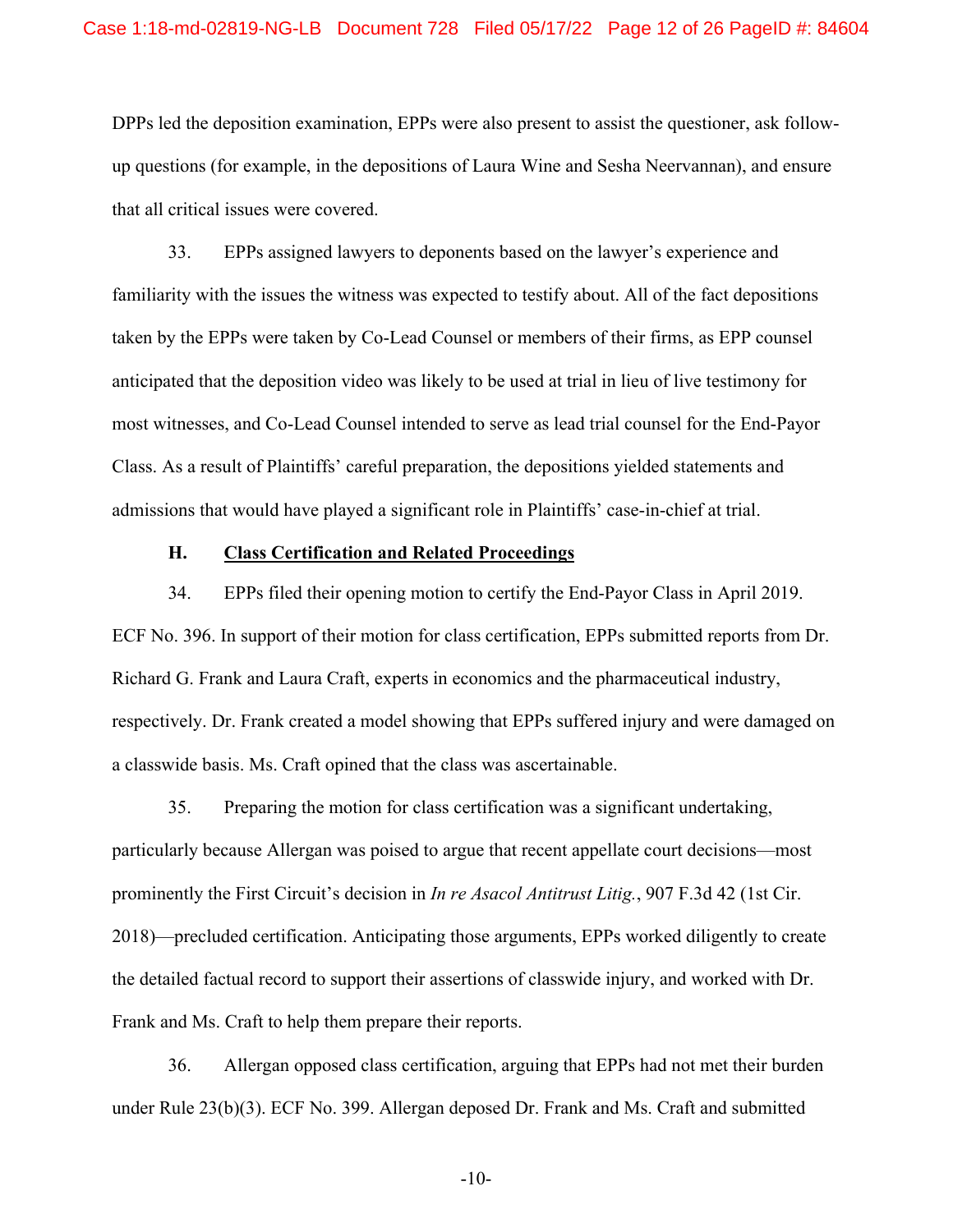expert reports of Drs. James W. Hughes, Kathryn Masselam Hatch, and Kyriakos (Ken) Mandadakis in support of their opposition. Among other topics, Allergan argued that the modest uptake of the generic version of Restasis in Canada suggested that there were too many uninjured class members in the class for certification to be appropriate. Because this issue had been raised for the first time during the class certification briefing, class counsel worked quickly to analyze the relevant facts and prepare responsive arguments.

37. EPPs deposed Allergan's experts and submitted a reply brief, supported by rebuttal reports from Dr. Frank and Ms. Craft, as well as Todd Clark, an expert in international pharmaceutical marketing and regulatory matters. ECF No. 401.

38. To respond to purportedly new material in EPPs' reply brief, Allergan filed a surreply, supported by a surrebuttal report from Dr. Hughes, its economist. EPPs filed a response, Allergan filed an opposition, and EPPs filed a further response. ECF Nos. 403, 430. The Court also asked the parties to brief the extent to which there were factual issues that the Court must resolve as part of its class certification analysis and whether it should hold an evidentiary hearing.

39. EPPs also moved to exclude two of Allergan's experts pursuant to *Daubert*. ECF Nos. 433, 435. EPPs argued that the expert reports of Dr. Mandadakis and Dr. Hatch were not the products of reliable methods and were inadmissible for other reasons.

40. On September 26 and 27, 2019, the Court held a two-day evidentiary hearing. EPPs extensively prepared to cross-examine Allergan's experts and assisted their own experts in advance of the hearing as well. At the hearing, EPPs conducted direct examination of all three of their class certification experts and cross-examined all three of Allergan's experts. On October

-11-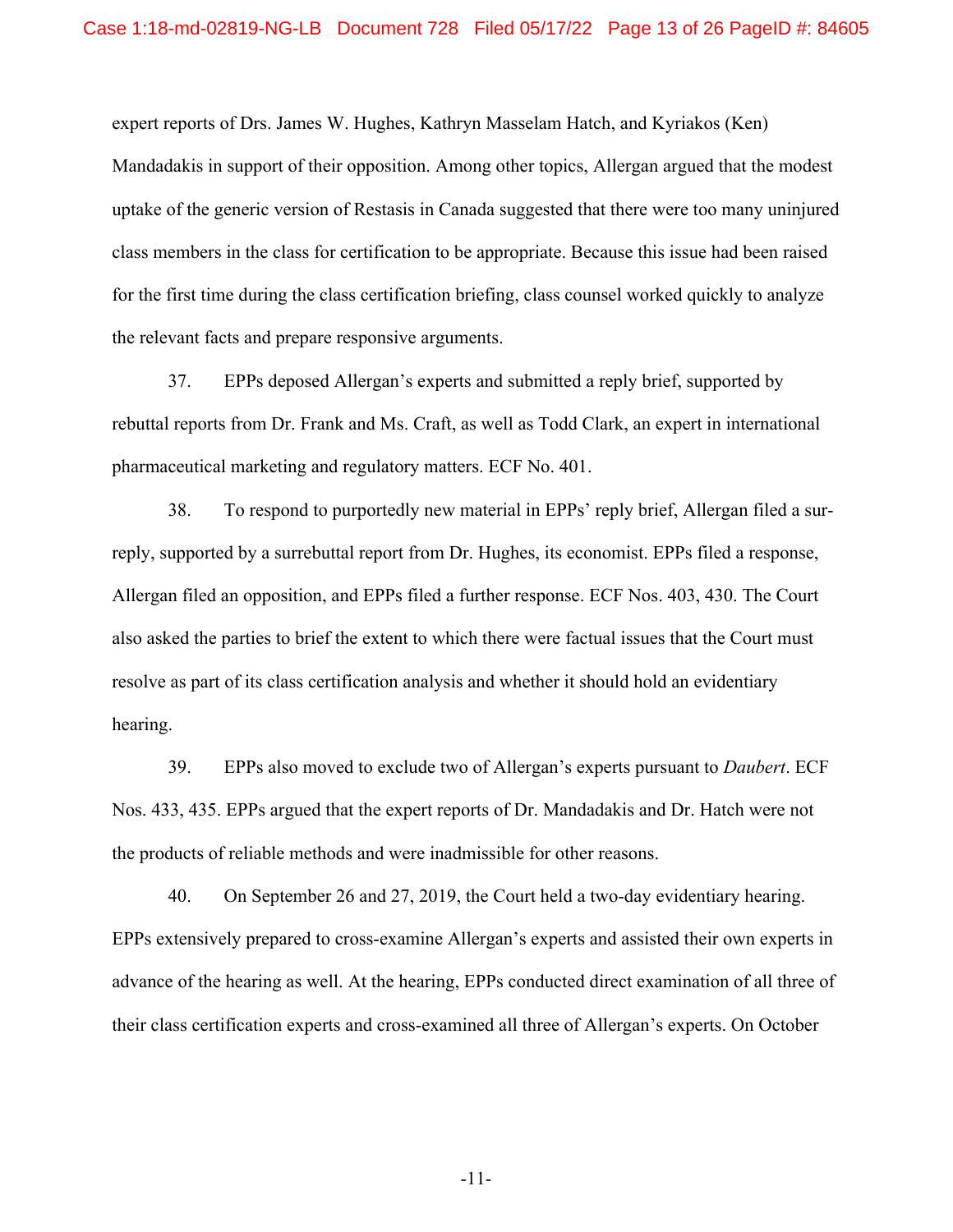23, 2019, the Court held oral argument for several hours on the class certification and *Daubert* motions.

41. After the hearing, the Court also requested additional briefing on specific state law issues, which the parties provided. ECF Nos. 448, 464, 468.

42. On May 5, 2020, the Court certified the EPP class and excluded two of Allergan's experts. ECF Nos. 501, 502. The Court's order remains one of only a handful of post-*Asacol* decisions to certify a class that includes consumers as well as third-party payors. Allergan filed a petition with the Second Circuit seeking interlocutory review under Federal Rule of Civil Procedure 23(f), which EPPs opposed. The Second Circuit denied the petition. ECF No. 540.

43. EPPs moved to disseminate class certification notice to the End-Payor Class. Allergan opposed the notice plan and argued that EPPs were required to provide direct mail notice to each class member. After extensive briefing and argument, and further supplementation of the proposed method of providing notice, the Court granted EPPs' motion to authorize distribution of notice, rejecting Allergan's argument. ECF Nos. 510, 513, 515, 644, 646, 647, 664.

### **I. Merits Expert Discovery**

44. On August 19, 2019, EPPs and DPPs jointly served merits expert reports authored by ten experts: Dr. Andrew Calman (ophthalmology), Dr. Daniel Bloch (statistics), Dr. David Kessler (FDA regulatory matters), Mr. Edward Lentz (patent prosecution), Mr. Greg Regan (accounting), Dr. Justin Hanes (pharmacology), Dr. Roger Williams (FDA ANDA review), Dr. Thomas McGuire (pharmaceutical economics and market analysis), Mr. Todd Clark (international regulatory matters), and Dr. Uwe Christians (drug development and bioequivalence). EPPs worked closely with these experts, serving as the primary handlers for Mr. Regan, Dr. Williams, Dr. McGuire, and Mr. Clark, and as the primary points of contact for

-12-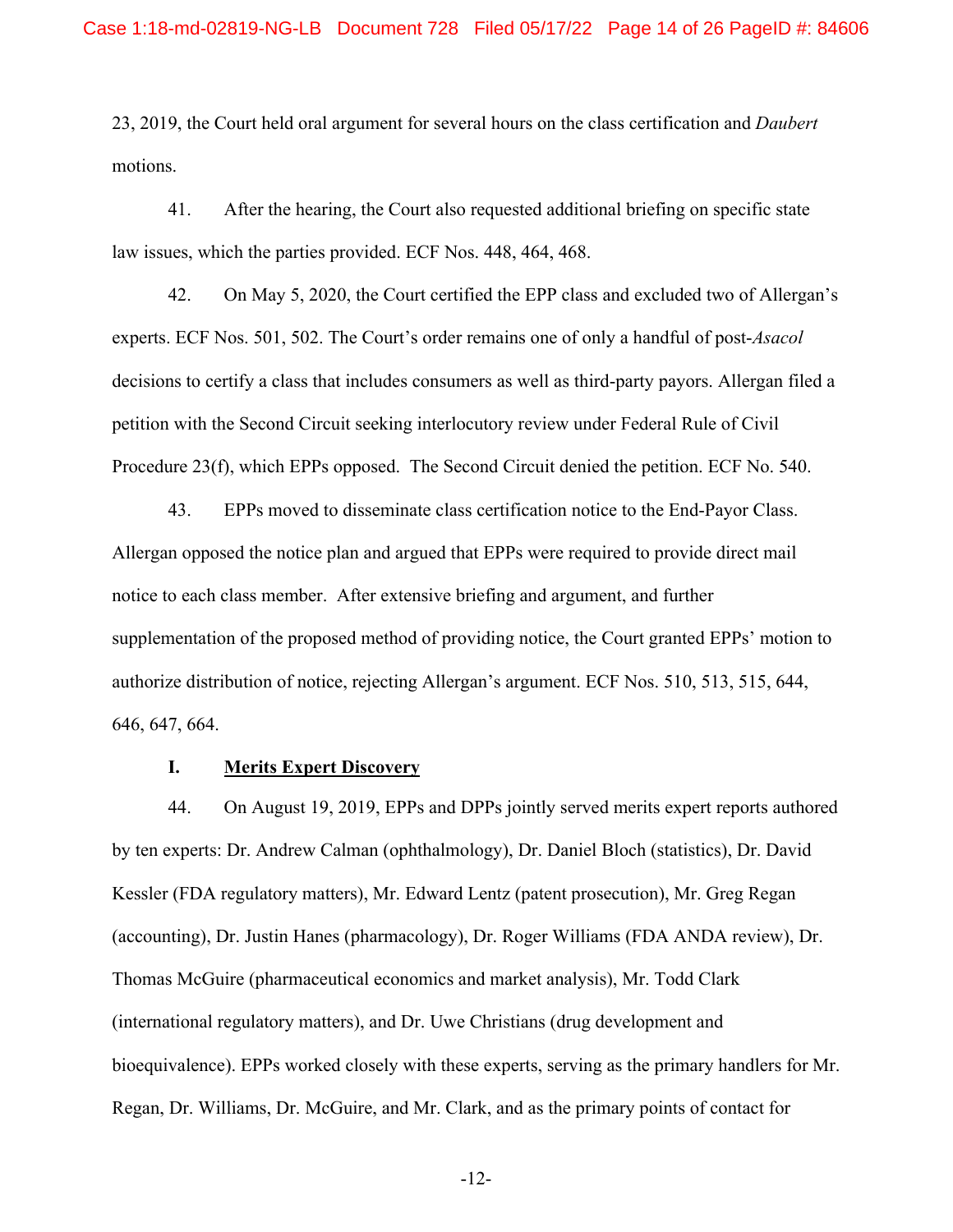portions of the testimony of Dr. Hanes and Dr. Bloch. EPPs also separately served the report of Dr. Richard Frank (damages) and adopted the class certification reports from Ms. Craft as merits reports.

45. On November 8, 2019, Allergan served responsive merits reports from eleven experts: Dr. Sumanth Addanki, Dr. Jonca Bull, Dr. D. Bruce Burlington, Dr. Rahul Guha, Dr. Frederic Lallemand, Dr. Martin L. Lee, Dr. Nancy J. Linck, Dr. Robert J. Noecker, Mr. Stan North, Dr. Hatch, and Dr. Mandadakis. EPPs and DPPs coordinated to depose six of these experts, with EPPs taking the lead on Dr. Burlington, Dr. Addanki, and Dr. Guha. Having successfully excluded the opinions of Dr. Hatch and Dr. Mandadakis at class certification, EPPs did not re-depose them.

46. On December 20, 2019, DPPs and EPPs jointly served rebuttal reports from nine experts: Dr. Bloch, Dr. Calman, Dr. Christians, Mr. Clark, Dr. Hanes, Dr. Kessler, Mr. Lentz, Dr. McGuire, and Dr. Williams. As before, EPPs were the leads for work with Dr. Williams, Dr. McGuire, and Mr. Clark, and for portions of the reports of Dr. Hanes and Dr. Bloch.

47. DPPs and EPPs jointly helped Dr. Christians prepare for his deposition, and DPPs took the lead in defending the deposition. DPPs then settled in January 2020, and EPPs defended the depositions of Dr. Bloch, Dr. McGuire, Dr. Calman, Dr. Kessler, Mr. Clark, Mr. Lentz, and Dr. Williams.

48. Before expert depositions could be completed, the COVID-19 pandemic struck, causing postponements. After the Court ruled on EPPs' class certification motion in May 2020, expert discovery resumed.

-13-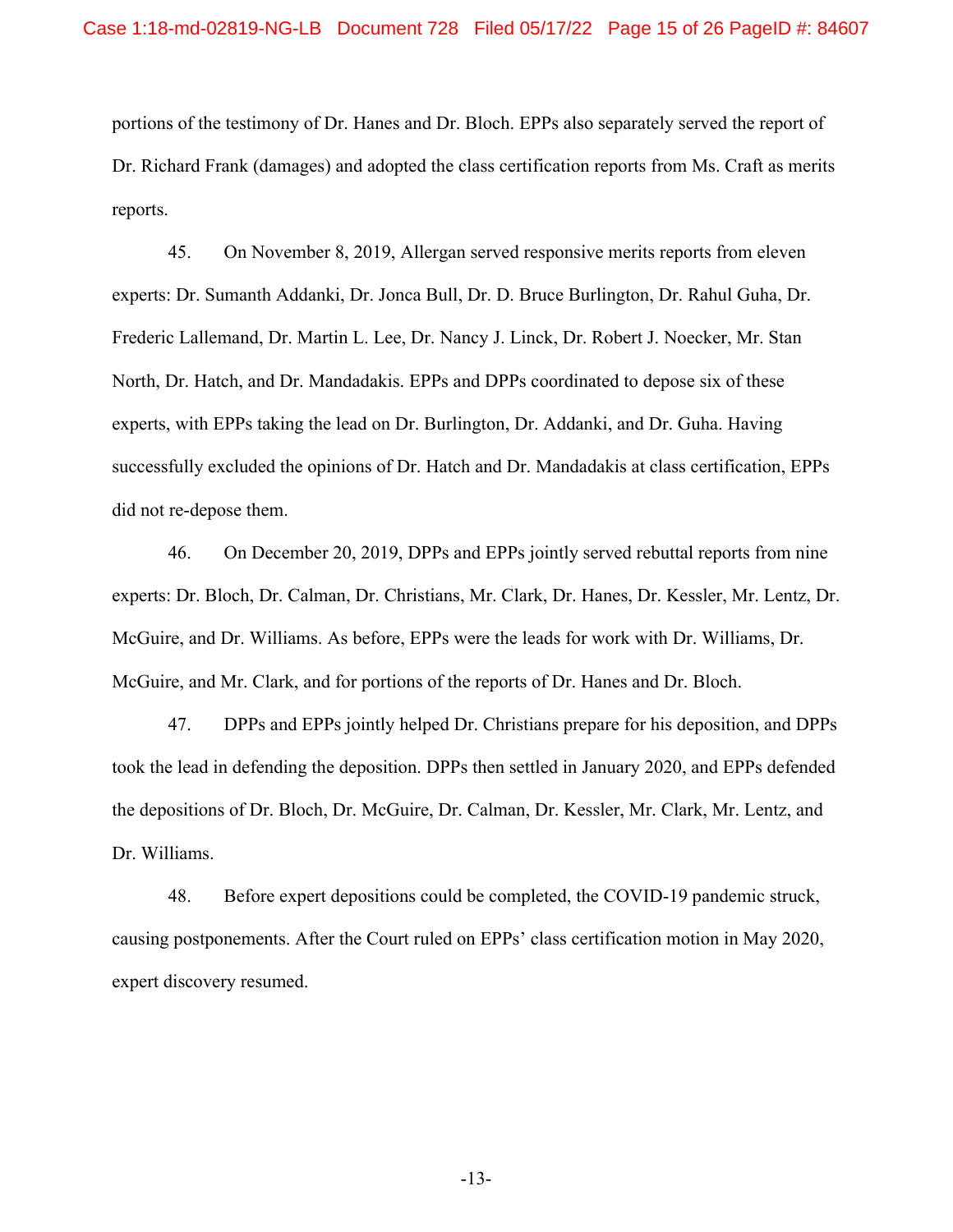49. On June 22, 2020, Allergan withdrew the merits reports of Dr. Hatch and Dr.

Mandadakis, and Allergan served amended reports from these experts, as well as a new report by Dr. Guha and reports from Dr. Johanna Choremis and Dr. Henrique Reis.

50. On August 7, 2020, EPPs served responsive reports by Mr. Clark, Ms. Craft, and Dr. Frank. On September 1, 2020, EPPs served a responsive report from Dr. Kenneth Roberts, who opined on Teva's generic Restasis in Canada in response to Dr. Mandadakis, Dr. Choremis, and Dr. Reis. EPPs also deposed Dr. Choremis and Dr. Reis and defended the depositions of Dr. Hanes, Ms. Craft, and Mr. Clark.

#### **J. Summary Judgment**

51. In September 2020, the parties filed summary judgment motions. EPPs moved for partial summary judgment on monopoly power and certain other elements of their antitrust claims. Allergan moved for summary judgment on causation and *Noerr-Pennington* immunity. The parties cross-moved for summary judgment on fraud on the Patent Office.

52. Allergan's motion was 100 pages long, included over 460 exhibits, and was supported by a 157-page statement of material facts, requiring substantial time and resources to oppose. EPPs' opposition brief exceeded 100 pages and their response to Allergan's statement of material facts (including their own statement of material acts) was 326 pages.

53. EPPs filed four separate motions to exclude expert testimony pursuant to *Daubert*, directed at Dr. Bull and Dr. Lallemand; Dr. Linck; Dr. Guha; and Dr. Mandadakis, Dr. Choremis, Dr. Reis, and Dr. Hatch. Allergan filed five separate motions, directed at Dr. Christians and Dr. Kessler; Mr. Clark and Dr. Frank; Ms. Craft; Dr. Williams; and Dr. Lentz, Dr. Calman, Dr. Bloch, and Dr. Hanes.

54. The parties filed oppositions and replies over the course of the next few months, completing briefing in January 2021. *See* ECF Nos. 582, 586, 588, 589, 590, 591, 637 (summary

-14-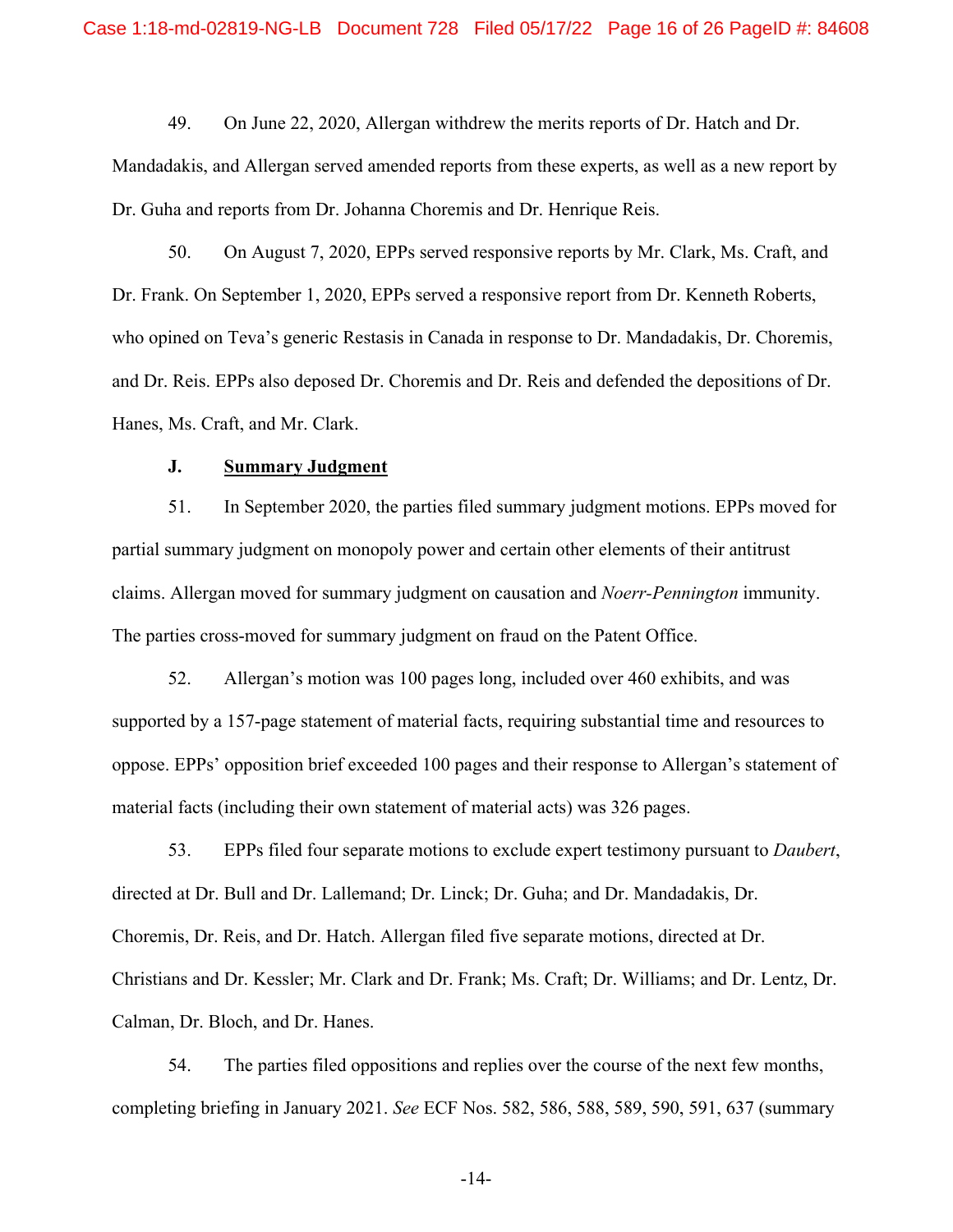judgment); ECF Nos. 596, 598, 599, 605, 607, 609, 612, 613, 614, 615, 616, 626, 627, 628, 629, 630, 631, 632, 634 (*Daubert*). The parties also consulted extensively with nonparties and former parties regarding confidentiality issues and filed detailed motions to seal and oppositions. ECF Nos. 653, 692.

### **K. Settlement**

55. EPPs and Allergan engaged in arm's-length negotiations over the course of two years, and explored settlement numerous times, including in three mediations: on September 23, 2019, before Magistrate Judge Lois Bloom; on March 25, 2020, before former Chief Magistrate Judge Edward A. Infante; and on April 26, 2021, again before Judge Infante. Following the last mediation, EPPs and Allergan continued to negotiate and eventually reached agreement, about which EPPs notified the Court on May 28, 2021. ECF No. 695.

56. EPPs prepared the settlement agreement. After detailed negotiations, the parties agreed on final settlement terms, and EPPs moved for preliminary approval and approval of class notice on October 8, 2021. After revisions to the class notice requested by the Court, the Court granted preliminary approval on January 18, 2022.

57. On February 2, 2022, Allergan certified that it had provided notice on federal and state officials as required by the Class Action Fairness Act (CAFA), 28 U.S.C. § 1715(b). ECF No. 720.

### **III. CLASS COUNSEL'S LODESTAR**

58. Class counsel have prosecuted this litigation solely on a contingent-fee basis and have at all times risked that they would not receive any compensation for prosecuting claims against the Allergan. While class counsel devoted their time and resources to this matter, they have foregone the option of other opportunities for which they may have been compensated.

-15-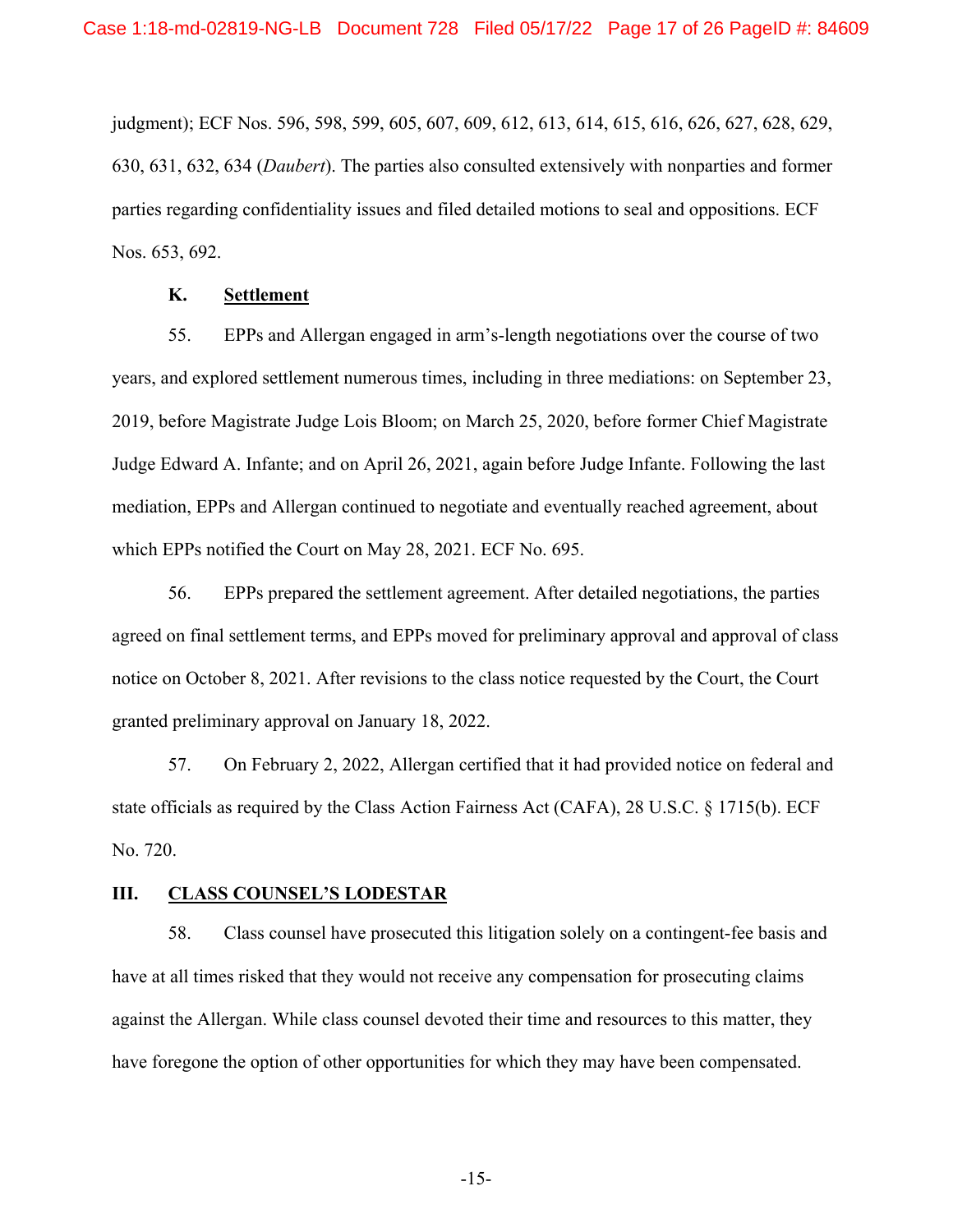59. Class counsel spent 33,412.55 hours prosecuting this case on behalf of the End-Payor Class, with a resulting lodestar of \$19,624,592.75. Of the total hours spent, 89% was spent by Co-Lead Counsel and Liaison Counsel, with the remaining 11% of hours billed by Executive Committee and other class counsel firms. Co-Lead Counsel divided tasks among themselves to avoid duplication. Girard Sharp, for example, took the lead working with Dr. Frank and on related class certification issues. Lieff Cabraser performed the bulk of the work (including document review and depositions) related to EPPs' citizen petition claims. Joseph Saveri Law Firm presented oral argument at the class certification hearing and responded to the hundreds of pages of Allergan's statement of facts at summary judgment. Zwerling undertook the timeintensive process of handling redactions throughout the course of the litigation, handled administrative matters, and took the lead on certain briefs (such as motions to exclude numerous of Allergan's experts).

60. All three Co-Lead Counsel collaborated on overall case strategy and drew on their collective experience. We generally staffed meetings and hearings as leanly as possible but in accordance with the needs of the case and skill set of available attorneys. Liaison Counsel supported Co-Lead Counsel on key projects including taking the lead on sealing issues, filing papers on behalf of EPPs and DPPs, certain class certification research and expert work, *Daubert* briefing and oral argument for certain experts, and oversight of class counsel's time and expense submissions.

61. Below is a summary of number of hours worked by each firm and the firm's total lodestar (based on historic rates).

| <b>Firm</b>                                | <b>Hours</b> | Lodestar       |
|--------------------------------------------|--------------|----------------|
| Girard Sharp LLP                           | 9,736.20     | \$5,190,696.75 |
| Lieff, Cabraser, Heimann, & Bernstein, LLP | 7,563.50     | \$4,851,366.25 |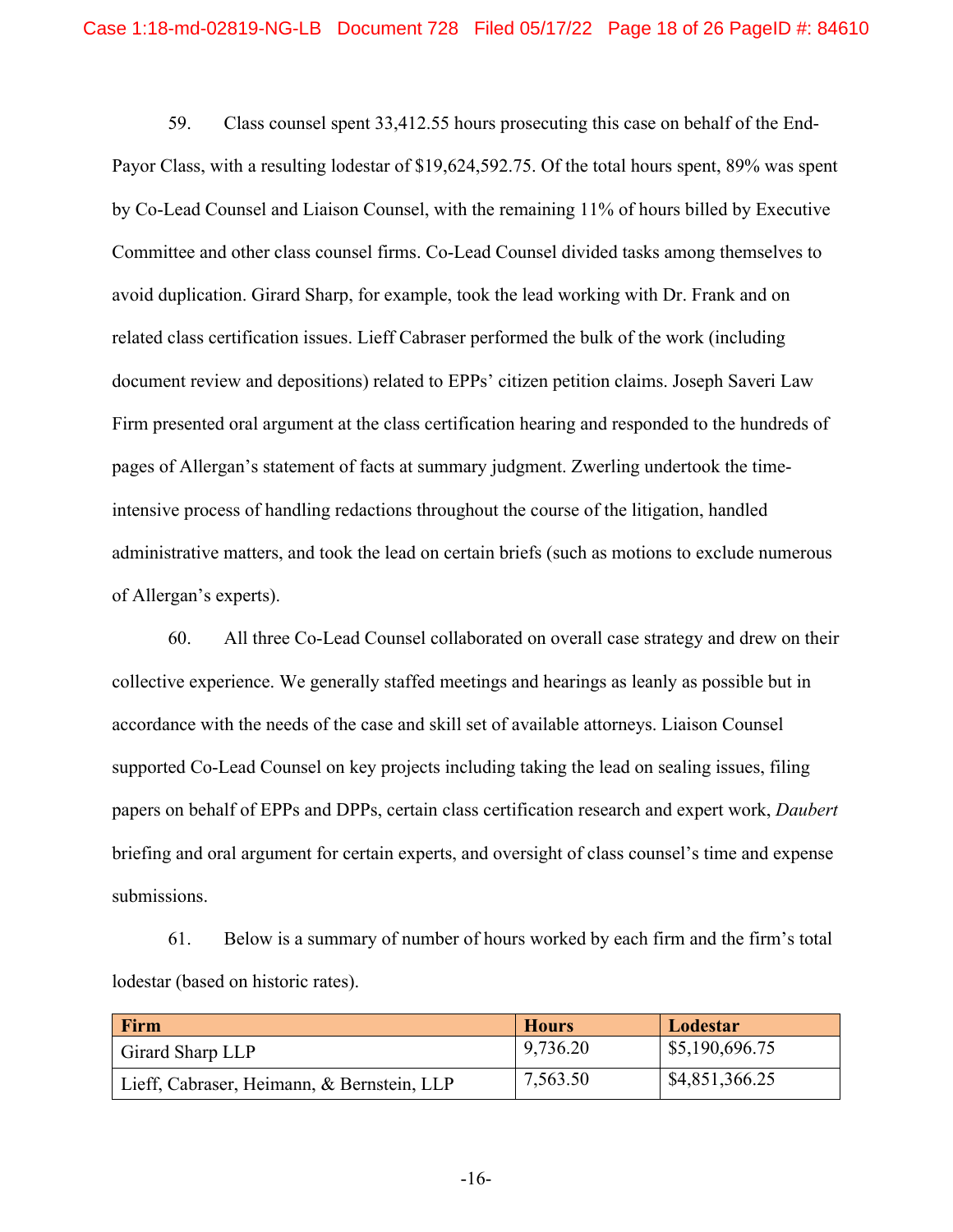| Firm                                 | <b>Hours</b> | Lodestar        |
|--------------------------------------|--------------|-----------------|
| Joseph Saveri Law Firm, LLP          | 5,600.50     | \$3,329,726.25  |
| Zwerling, Schachter & Zwerling, LLP  | 6,784.20     | \$4,084,372.25  |
| Cafferty Clobes Meriether & Sprengel | 700.60       | \$552,957.50    |
| Edelson & Associates                 | 788.20       | \$467,317.50    |
| Grant & Eisenhofer P.A.              | 41.40        | \$37,590.00     |
| <b>Gustafson Gluek PLLC</b>          | 432.80       | \$204,672.50    |
| Heins Mills & Olson P.L.C.           | 892.90       | \$461,905.00    |
| Hilliard & Shadowen LLP              | 62.80        | \$23,457.50     |
| Kroub, Silbersher & Kolmykov, PLLC   | 65.15        | \$50,491.25     |
| Safirstein Metcalf LLP               | 252.20       | \$144,030.50    |
| Miller Shah LLP                      | 90.40        | \$71,386.00     |
| Wexler Boley & Elgersma LLP          | 401.70       | \$154,623.50    |
| <b>TOTAL:</b>                        | 33,412.55    | \$19,624,592.75 |

62. Declarations submitted by each firm (1) identify the attorneys and staff members who worked on the case and the tasks they performed, (2) describe the amount of time spent by each of the firm's attorneys and staff members, and the hourly rates for each of them, and (3) provide an itemization of the expenses incurred by the firm.

63. The firms other than Co-Lead Counsel and Liaison Counsel worked on discrete tasks at Co-Lead Counsel's direction. Cafferty Clobes Meriwether & Sprengel, for example, took the lead on plaintiff discovery along with Edelson  $\&$  Associates, who also worked on plaintiff discovery and document review related to citizen petition issues. Heins Mills & Olson reviewed key documents (*e.g.*, pharmacy benefit management agreements and profit and loss statements), assisted lead counsel with Dr. Frank's reports, took the deposition of Allergan's economic expert, and assisted Co-Lead Counsel's preparation for the evidentiary hearing on class certification. Other firms reviewed documents under the supervision with Co-Lead Counsel. In addition, non-lead counsel representing the named plaintiffs provided input into EPPs' responses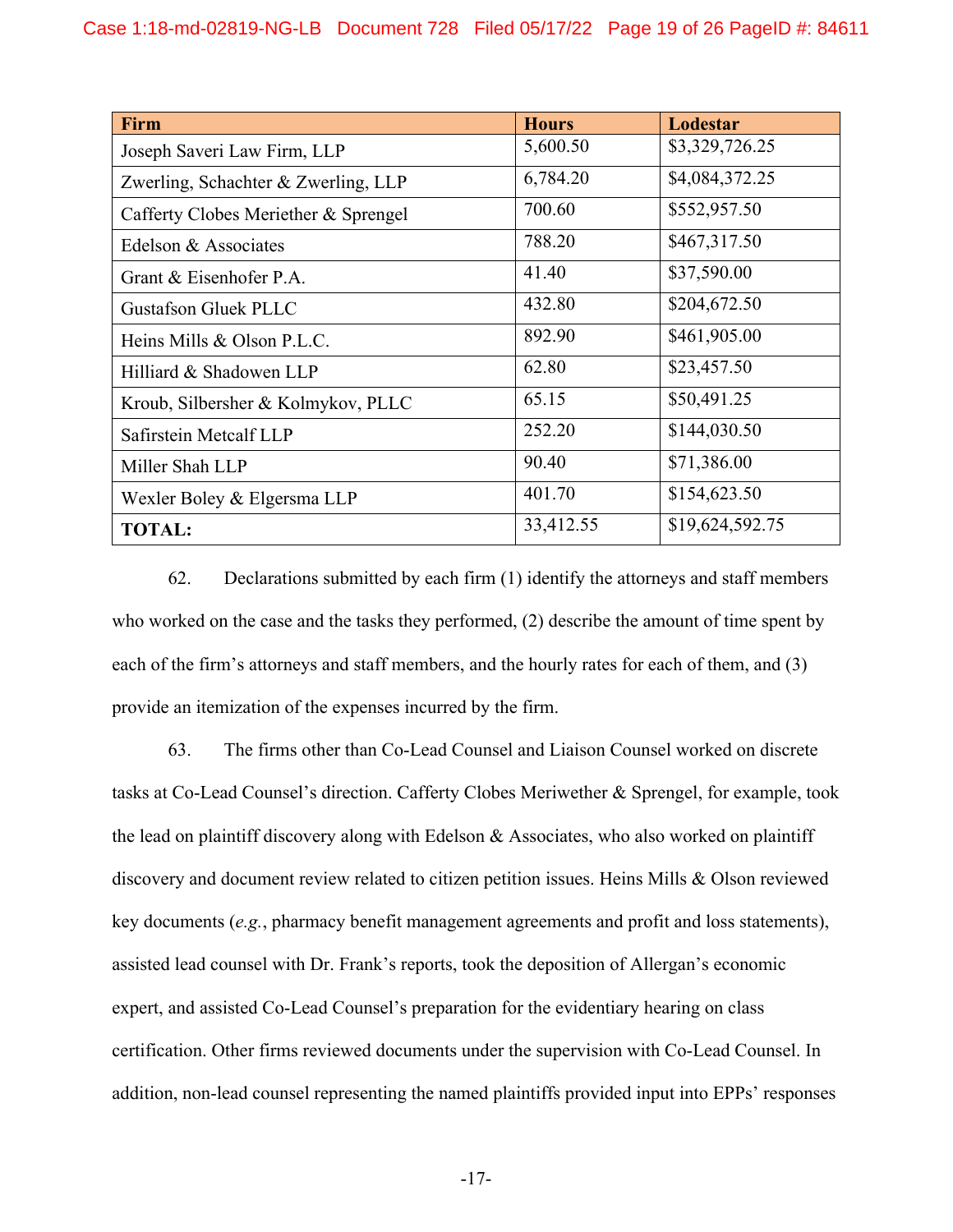to discovery requests propounded by Allergan, assisted with the collection of documents from their clients, and assisted in preparing their clients for their depositions. The non-lead firms do not seek compensation for any significant amount of time spent on litigation strategy, participating on conference calls, or unnecessary "read and review" time.

64. Class counsel also took steps to ensure that the time submitted reflects only work reasonably performed for the benefit of the End-Payor Class. *First*, each firm kept contemporaneous records of their time and has reviewed their daily time records to eliminate inefficiencies. Co-Lead Counsel and Liaison Counsel also reviewed the time records. Work that did not benefit the End-Payor Class—such as intra-firm administrative tasks or "read and review" time beyond what is necessary—is not included in class counsel's lodestar. Class counsel are prepared to submit their detailed time records for in camera review if requested by the Court. *Second*, time related to the JPML transfer motion or the appointment of interim lead counsel was excluded entirely from each firm's lodestar. *Third*, each firm's lodestar includes only a maximum of twenty-five hours for drafting their client's initial complaint (except firms that contributed to the first-filed complaint); any additional complaint-related time was excluded to avoid billing the Class multiple times for similar work performed.

65. Class counsel's requested fees are based entirely on hours worked by class counsel. Any fees owed to non-class counsel as a result of a client referral agreement will in no way affect the amount recovered by the End-Payor Class.

#### **IV. LITIGATION EXPENSES**

66. Class counsel also seeks the reimbursement of out-of-pocket expenses. The expenses fall into two categories: litigation fund payments and firm-specific costs. In addition, EPPs seek payment from the settlement fund of the amounts incurred in connection with sending notice to the class and processing claims.

-18-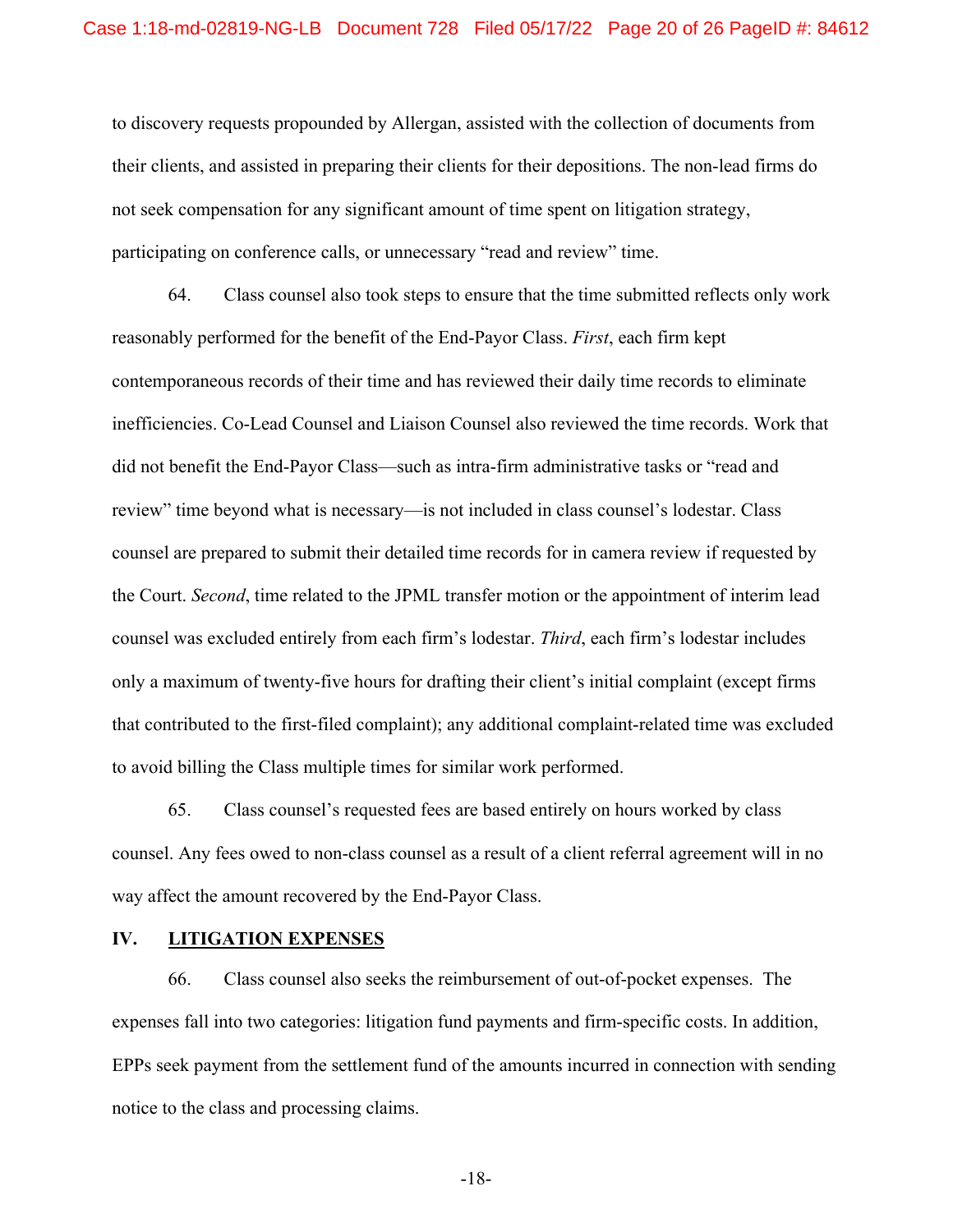#### **A. Litigation Fund Payments**

67. Co-Lead Counsel, Liaison Counsel, firms on the Executive Committee, and other counsel contributed to a litigation fund that was used to pay costs common to the class. Class counsel's individual declarations set forth their respective litigation fund contributions. In total, EPPs spent \$3,689,345.86 from the litigation fund (net of any reimbursements they received from other plaintiff groups and including one outstanding invoice) and seek reimbursement of that amount.

| <b>Category</b>                            | <b>Amount Incurred</b> |
|--------------------------------------------|------------------------|
| <b>Experts</b>                             | \$3,094,688.17         |
| Pharmaceutical industry data from IQVIA    | \$263,001.38           |
| Document hosting services                  | \$124,010.66           |
| Deposition transcripts                     | \$52,782.36            |
| Outstanding deposition transcript invoices | \$26,932.14            |
| Mediation                                  | \$12,941.41            |

68. The primary expenses paid from the litigation fund include:

69. The two largest general categories of expenses paid from the litigation fund went toward (1) pharmaceutical industry data and (2) experts. EPPs purchased data from IQVIA, a pharmaceutical industry firm, showing Restasis sales on a very detailed level and products that Allergan asserted, or seemed likely to assert, were in the same relevant market as Restasis. These datasets formed the backbone of much of EPPs' damages and market power expert opinions and cost over \$260,000.

70. The vast majority of the expenses paid from the litigation fund were used to pay the numerous experts retained by EPPs for class certification and trial. As the Court previously recognized in approving the DPPs' requested expenses, expenses in this proceeding are significant largely because of "the expert-driven nature of this complex case." ECF No. 562 at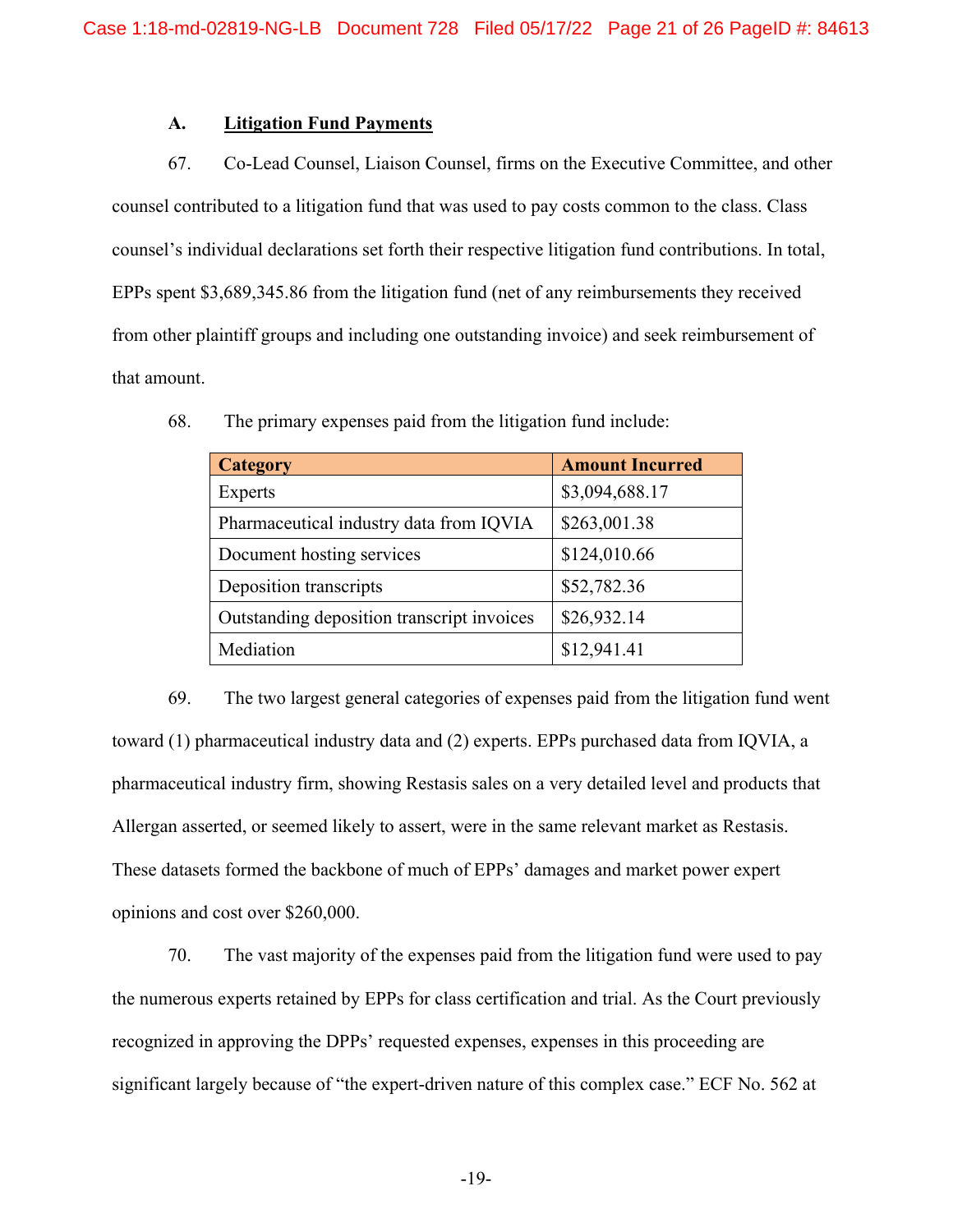11. That is all the more true as it relates to the EPPs and explains why EPPs' expense request is larger than that of the DPPs. With respect to class certification, for example, the DPPs offered the opinions of one expert. In contrast, to support the record on class certification, EPPs offered opinions of three experts: Dr. Richard Frank, who offered opinions on classwide injury and damages; Laura Craft, who offered opinions relevant to ascertainability and the pharmaceutical industry generally; and Todd Clark, who responded to Allergan's experts' opinions concerning the extent to which the marketplace performance of Restasis in Canada was relevant to estimating how much of the market generic Restasis would have captured in the United States.

71. The need for multiple experts—and the depth and scope of their work—arose largely from the state of law on certification of end-payor classes in pharmaceutical antitrust cases, and the arguments Allergan made (and experts it offered). EPPs offered these same opinions (modified to reflect the additional progress in the case) at the merits stage. Many other experts were jointly retained by EPPs and other plaintiff groups, and the costs spread among those groups. Despite the cost savings achieved through this coordination, the sheer number of issues—such as the validity of numerous patents, the legitimacy and impacts of Allergan's citizen petitions, and the approval date for generic Restasis absent Allergan's alleged conduct required substantial expert work and numerous expert reports. EPPs also incurred additional expenses working with experts to prepare their summary judgment motions and oppose those Allergan filed.

#### **B. Settlement Notice and Administration**

72. Class counsel retained A.B. Data, an experienced notice administrator with expertise in pharmaceutical antitrust class actions, to distribute notice to the end-payor class and process claims class members submit. As detailed in the accompanying declaration of Eric Miller concerning completion of the notice program, A.B. Data (1) provided direct mail notice to tens

-20-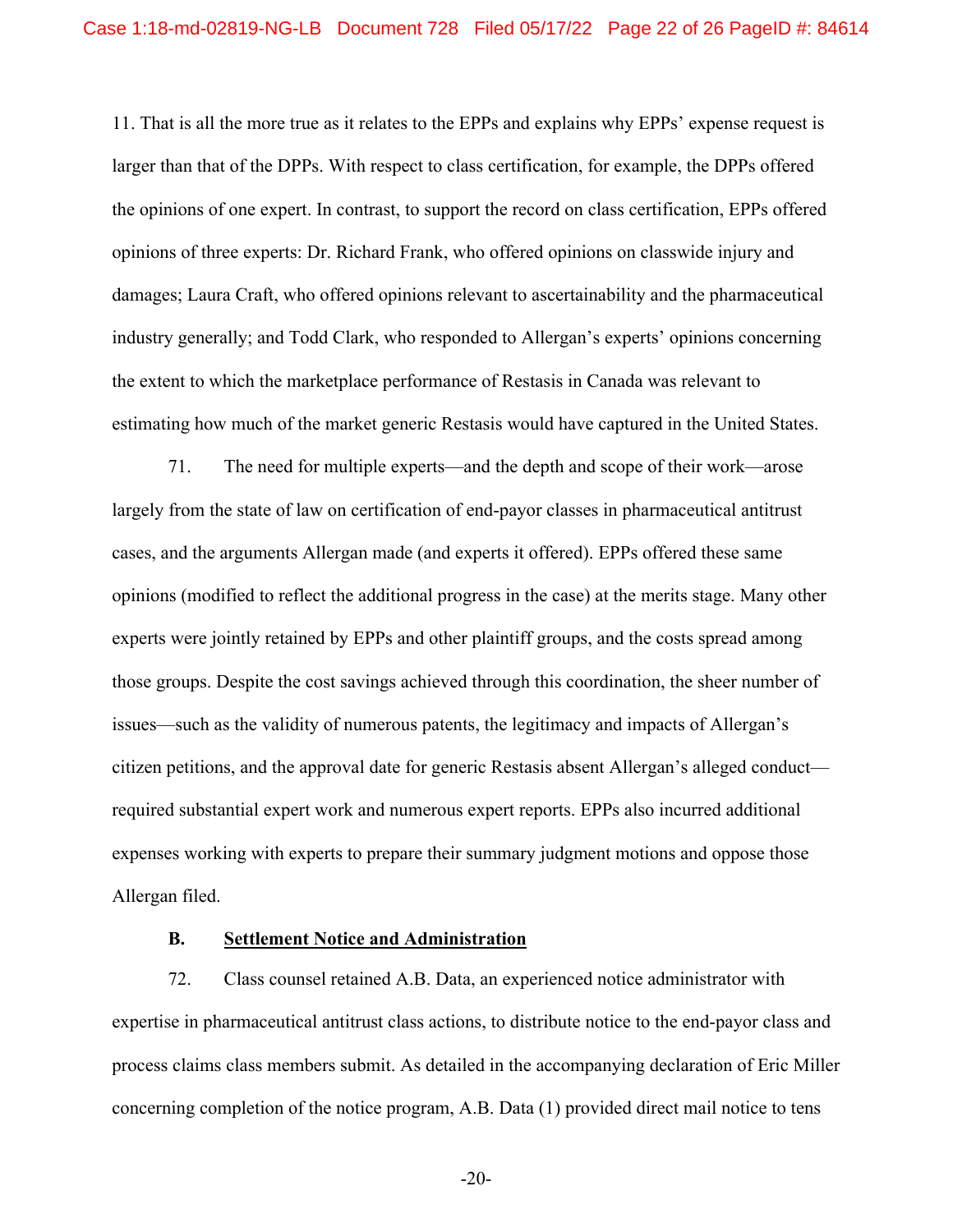of thousands of class members, (2) implemented an extensive publication notice program, and (3) operated a website and toll-free number to field class members inquires. *See* ECF No. 725. As class members have submitted claims, A.B. Data has processed those claims and conducted necessary follow-ups. The costs incurred by A.B. Data as of April 30, 2022, are \$496,177.86 *See*  Ex. 1 (Declaration of Eric Miller), ¶ 5.

73. In addition to the costs already incurred, A.B. Data will incur significant expenses over the next six months. The deadline for class members to submit claims is August 11, 2022, and in similar cases a significant portion of the claims are generally received close to the deadline. A.B. Data will need to continue processing and verifying those claims as they come in, engaging in follow-up with claimants as necessary, determine each class members' respective payment, distribute payment, and follow-up with class members who fail to cash their checks. At this juncture, A.B. Data anticipates that this work will result in costs of approximately \$250,000. *See* Ex. 1 (Declaration of Eric Miller), ¶ 5.

74. EPPs will update the Court regarding the costs already incurred by A.B. Data and the estimated future costs prior to the July 12, 2022, final approval and fee motion hearing.

### **C. Firm Expenses**

75. Class counsel also incurred \$450,160.28 in out-of-pocket costs that the firms themselves advanced, as opposed to being paid out of the litigation fund. Co-Lead Counsel has reviewed class counsel's expense submissions to ensure that the costs were incurred for the benefit of the End-Payor Class.

76. A breakdown of collective expenses spent by class counsel is below:

| <b>Category</b>                 | <b>Amount Incurred</b> |
|---------------------------------|------------------------|
| <b>Commercial Copies</b>        | \$6,802.52             |
| Internal Reproduction / Copies  | \$24,682.80            |
| Court Fees (Filing costs, etc.) | \$8,192.89             |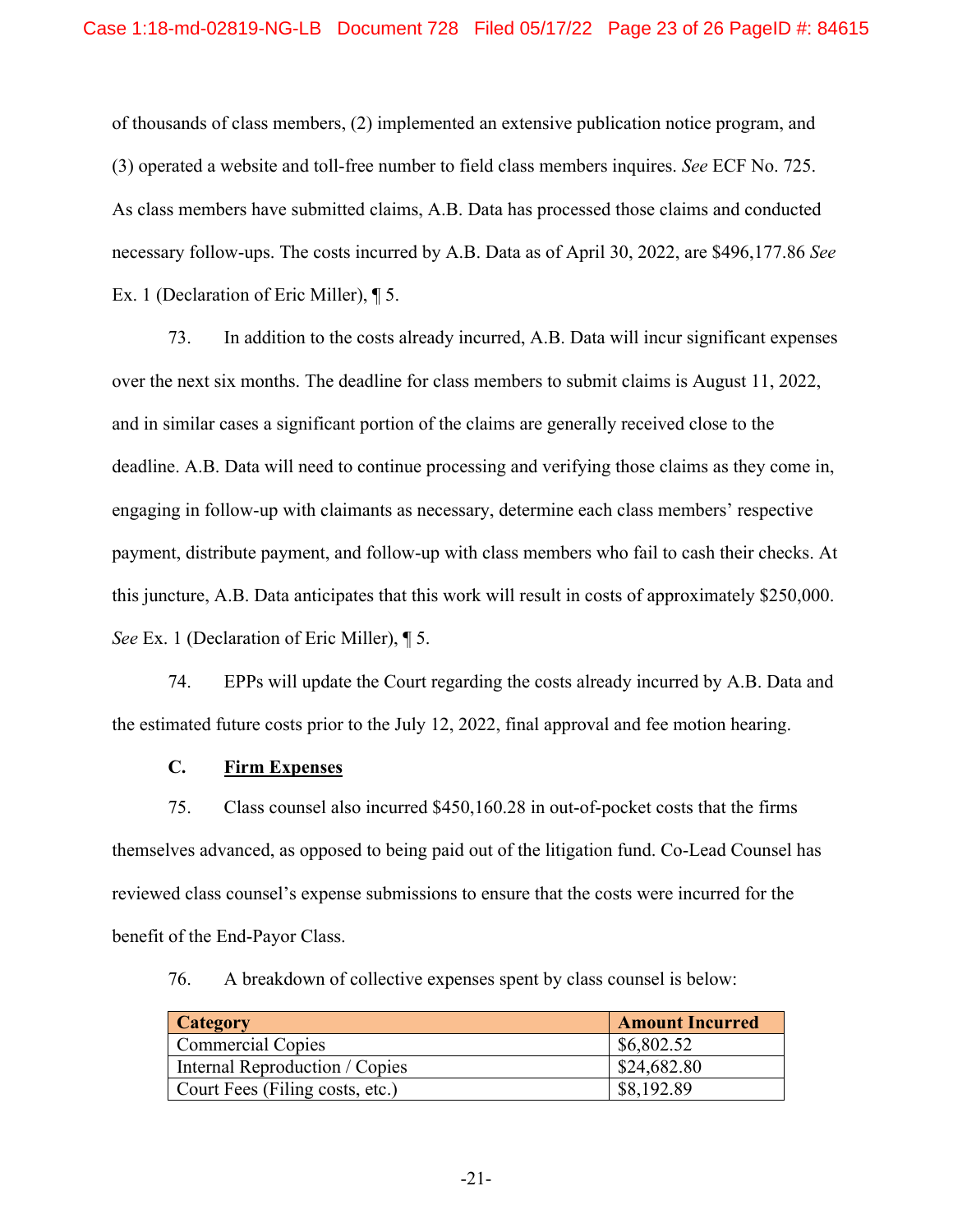| <b>Category</b>                                            | <b>Amount Incurred</b> |
|------------------------------------------------------------|------------------------|
| Court Reporters / Transcripts                              | \$9,668.31             |
| <b>Computer Research</b>                                   | \$89,921.54            |
| Telephone/Fax/E-mail                                       | \$11,033.22            |
| Postage/Express Delivery/Messenger                         | \$9,958.81             |
| Professional Fees (expert, investigator, accountant, etc.) | \$18,543.72            |
| Witness/Service Fees                                       | \$3,060.67             |
| Air Transportation                                         | \$88,804.44            |
| <b>Ground Transportation</b>                               | \$41.047.61            |
| Meals                                                      | \$18,008.13            |
| Lodging                                                    | \$94,456.85            |
| <b>Electronic Databases</b>                                | \$24,848.61            |
| Miscellaneous/Other (Describe in detail)                   | \$1,130.06             |
| TOTAL:                                                     | \$450,160.18           |

77. Of the above amounts, 94% were incurred by Co-Lead Counsel and Liaison Counsel.

78. The largest expense categories are computerized research, service of process, and travel. The computerized research category includes all Lexis, Westlaw, and PACER costs incurred in connection with research issues raised in this litigation. Class counsel have only requested the reimbursement of their case-specific research costs—class counsel's request does not include research overhead not directly attributable to this litigation, nor does class counsel's request reflect any markup on the costs incurred conducting legal research. Service of process includes: the costs incurred by firms serving their complaints on Allergan, service of subpoenas on third parties, and the costs of providing chambers copies of filings in accordance with the Court's rules and practices. The travel-related expenses were for class counsel to attend the depositions of their clients; travel by Co-Lead Counsel to hearings, status conferences, and settlement conferences where an in-person appearance was necessary; travel by class counsel to conduct and defend fact and expert witness depositions; and other necessary travel.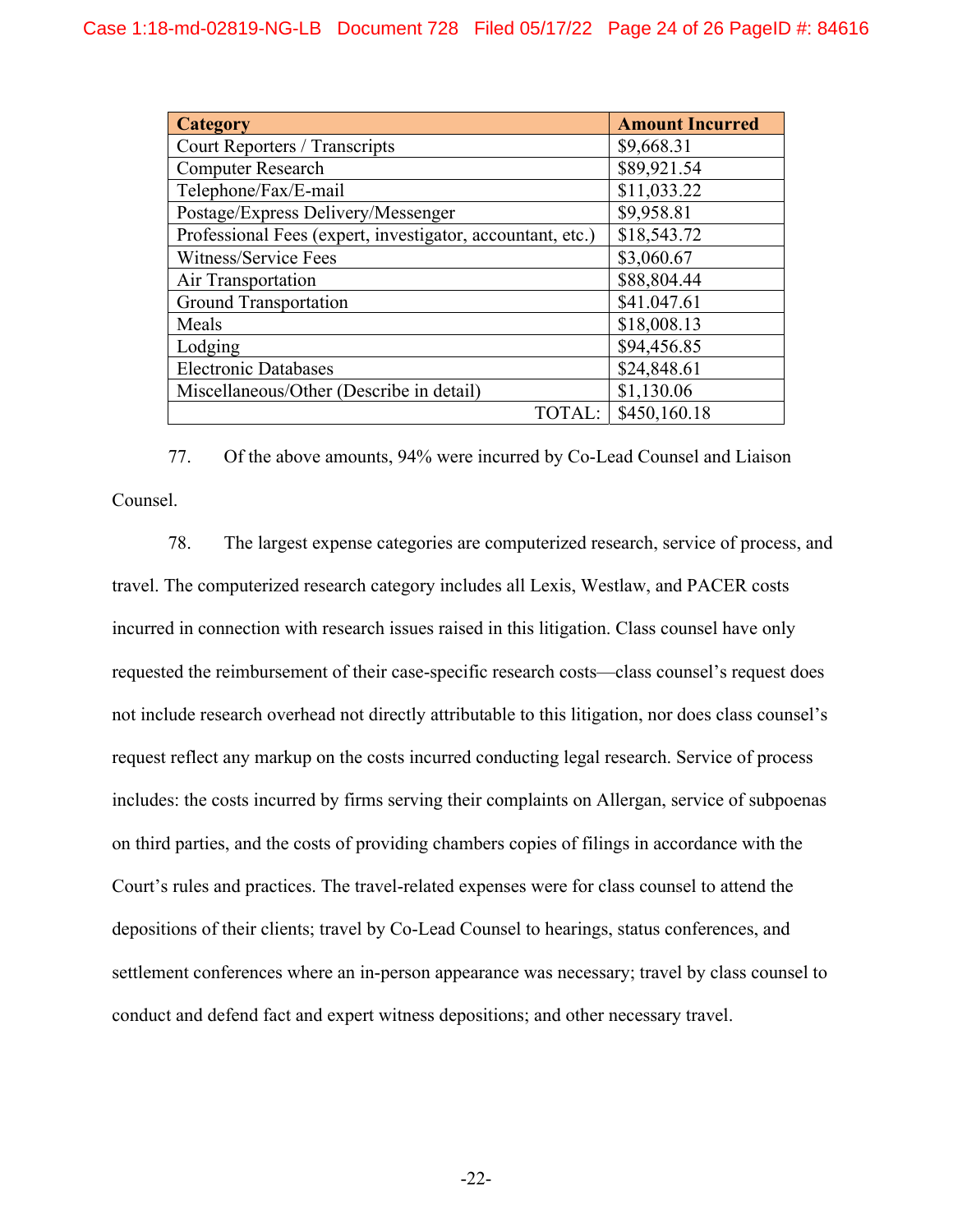# **V. SERVICE AWARDS**

79. The requested service award of \$20,000 to each of the class representatives is reasonable in light of the time and effort they expended in this litigation, and in recognition of their willingness to serve the end-payor class as a class representative. Among other things, the class representatives stayed apprised of the status of the litigation, conducted extensive searches for responsive documents, worked with their pharmacy benefit managers to provide data concerning their purchases of Restasis, answered questions about their data and document productions (which often required extensive research into their operations), responded to interrogatories, and prepared and sat for depositions. These activities took significant resources away from class representatives' normal business operations.

I declare under penalty of perjury under the laws of the United States of America that the foregoing is true and correct. Executed this 17th day of May, 2022.

/s/ *Dena Sharp*

/s/ *Eric Fastiff*

/s/ *Joseph Saveri*